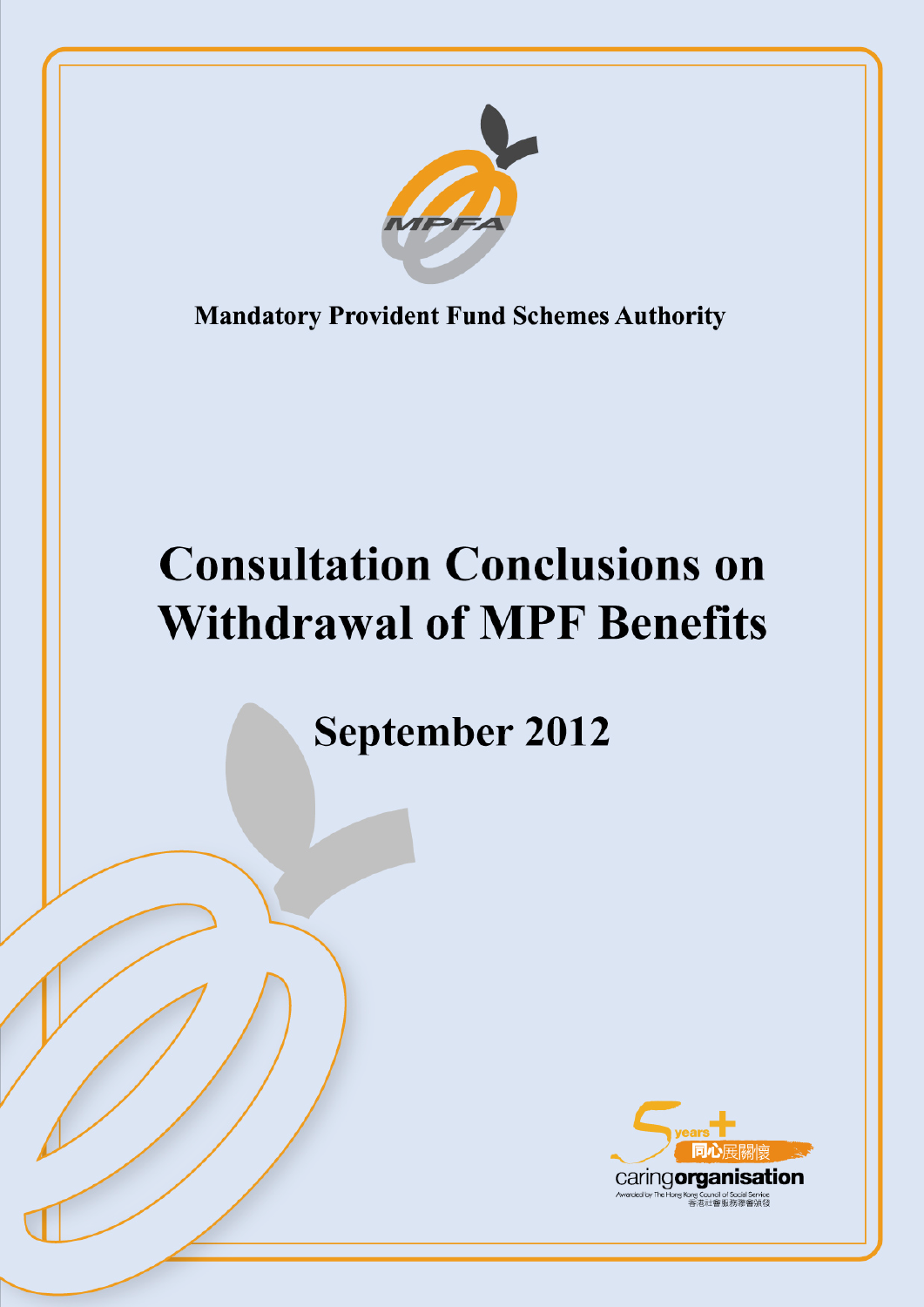# **Table of Contents**

| Chapter 1:        | Introduction                                                         | Page |
|-------------------|----------------------------------------------------------------------|------|
| Chapter 2:        | <b>Background and Consultation</b>                                   | 3    |
| Chapter 3:        | <b>Summary of Responses</b>                                          | 4    |
| Chapter 4:        | <b>Conclusions and Recommendations</b>                               | 6    |
| Annex<br>Annex A: | <b>Consultation Questions</b>                                        | 11   |
| Annex B:          | Summary of Specific Comments Received with<br><b>MPFA's Response</b> | 13   |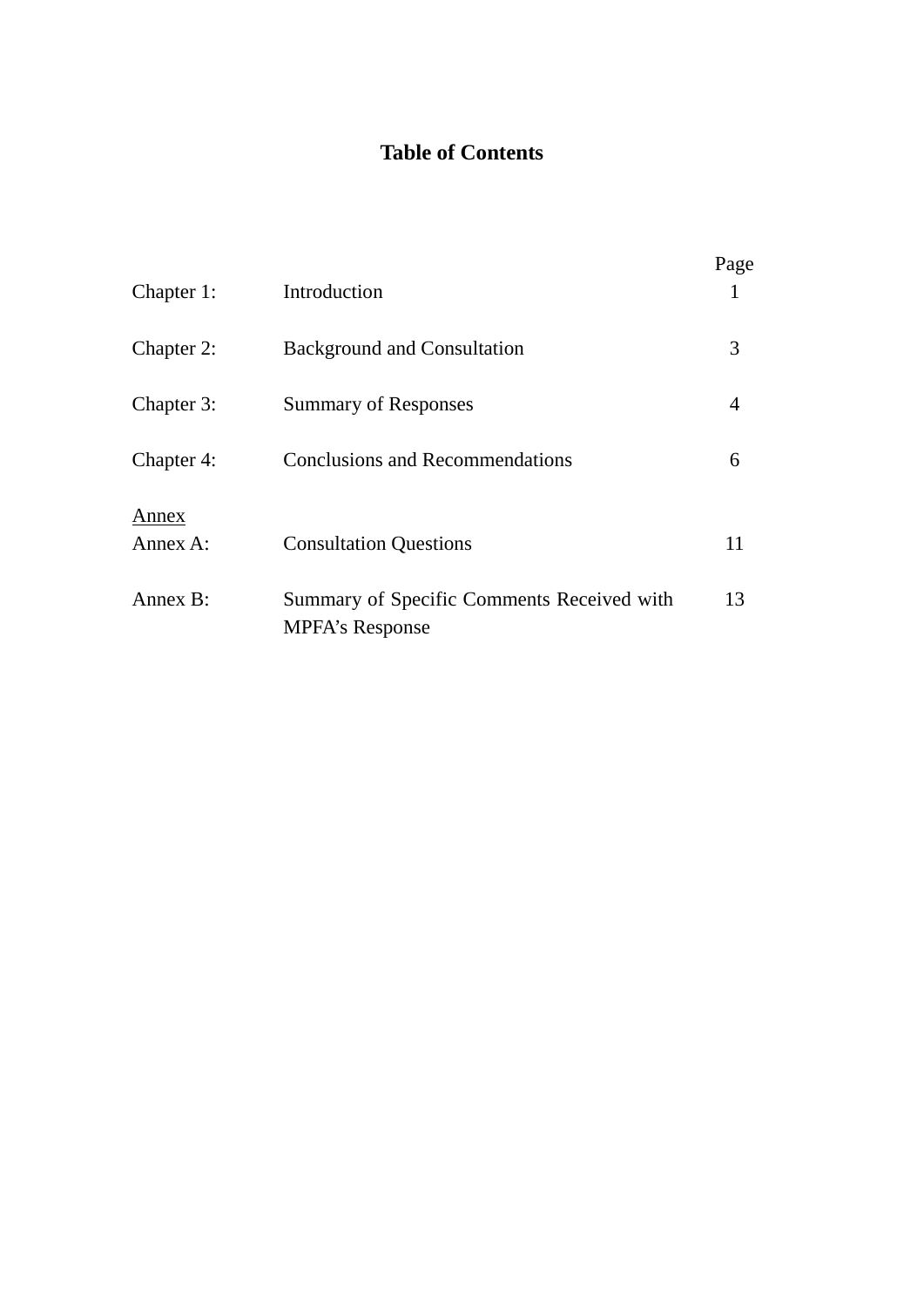### **CHAPTER 1 INTRODUCTION**

- 1. On 16 December 2011, the Mandatory Provident Fund Schemes Authority ("MPFA") launched an open consultation exercise ("Consultation") to gauge the views of the public on the proposals in respect of the following two areas:
	- (a) Modes of Benefits Payment
		- Allow scheme members upon retirement to withdraw their accrued benefits in stages (in addition to the current lump sum payment arrangement); and
	- (b) Additional Grounds for Early Withdrawal of MPF Benefits
		- Allow scheme members to early withdraw their MPF benefits on the ground of terminal illness.
- 2. A total of 8 questions were asked in the consultation paper and they are listed in Annex A.
- 3. The consultation period lasted for three and a half months and came to an end on 31 March 2012.
- 4. At the end of the consultation period, the MPFA had received a total of 287 submissions from respondents, including MPF trustees, medical professional bodies, other professional and industry associations, Government and regulatory bodies, academics, labour unions and individuals.
- 5. The Consultation Conclusions set out the summary views collected during the Consultation and the recommendations made by the MPFA to the Government on the proposals.
- 6. We would like to thank all respondents who participated in the Consultation and provided us with their feedback.
- 7. A copy of this Consultation Conclusions can be downloaded from the MPFA's website at [http://www.mpfa.org.hk](http://www.mpfa.org.hk/) or obtained from the following MPFA's offices:
	- Unit 1501A and 1508, Level 15, International Commerce Centre, 1 Austin Road West, Kowloon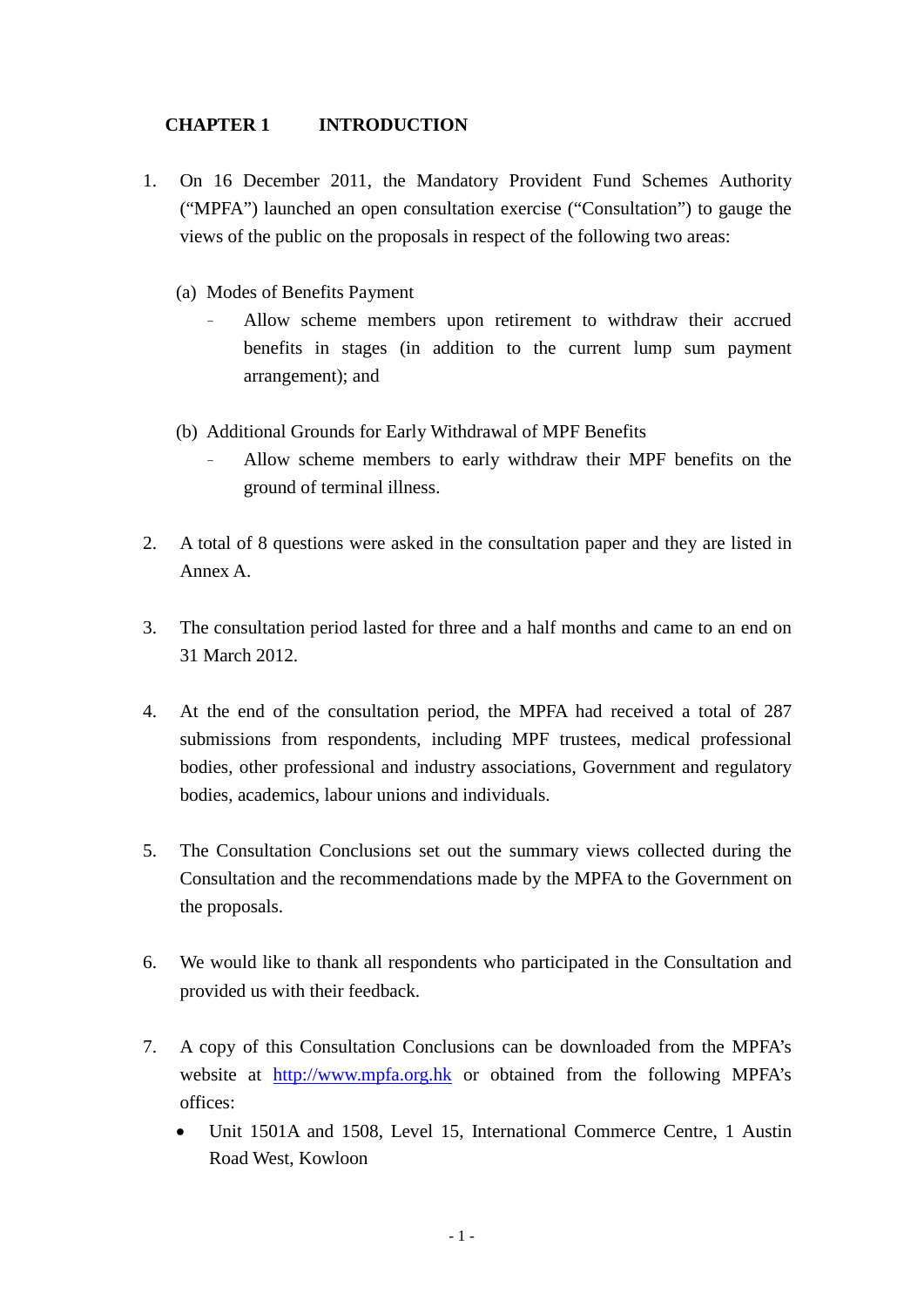- 23/F, Nexxus Building, 41 Connaught Road Central, Central
- Level 36, Tower 1, Metroplaza, 223 Hing Fong Road, Kwai Fong, New Territories, Hong Kong
- Level 25, Tower 1, Millennium City 1, 388 Kwun Tong Road, Kwun Tong, Kowloon, Hong Kong
- Room G01, Labour Tribunal, 36 Gascoigne Road, Yaumatei, Kowloon, Hong Kong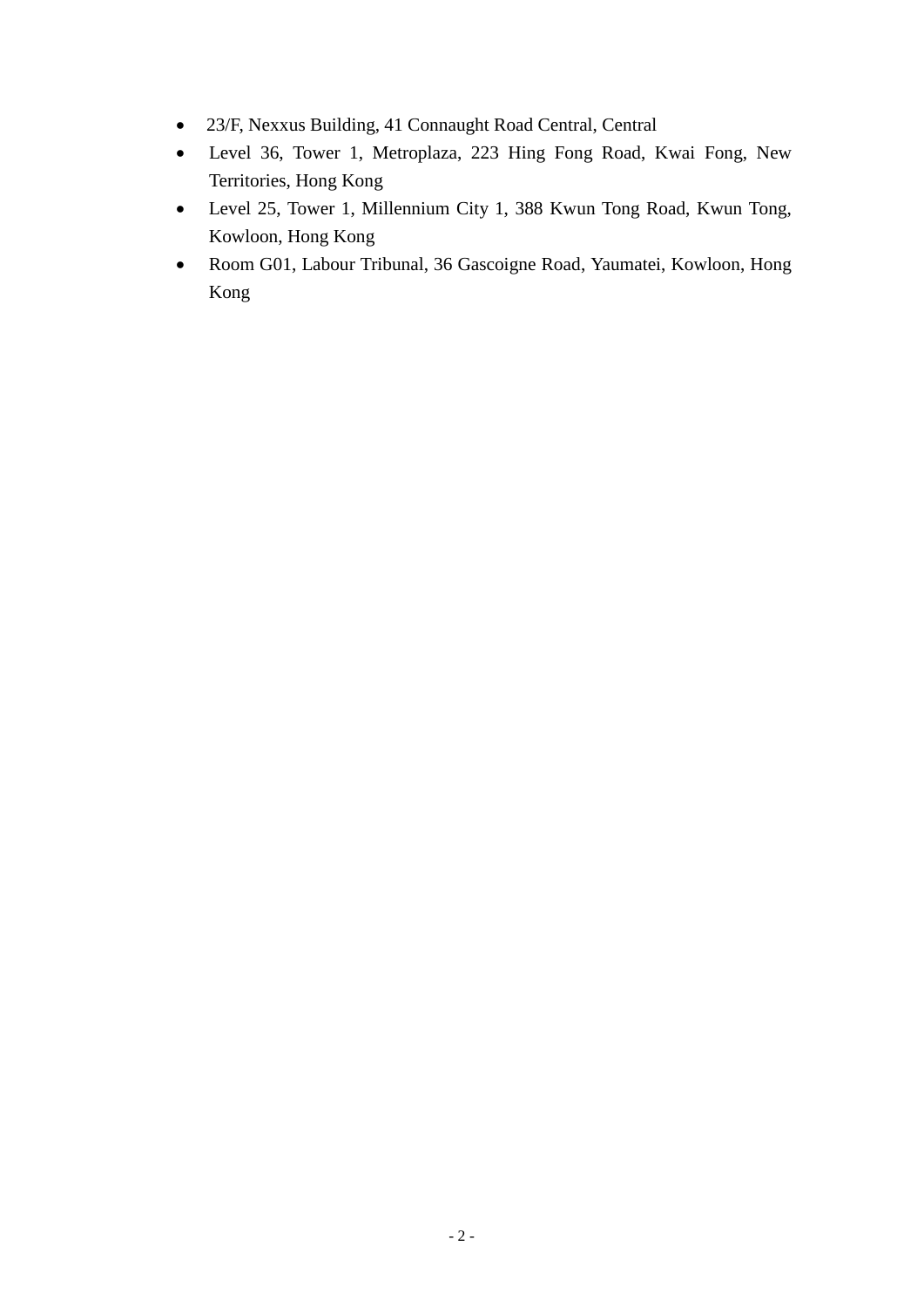#### **CHAPTER 2 BACKGROUND AND CONSULTATION**

- 8. The MPF System has been in operation for over 10 years. Since the inception of the MPF System in December 2000, the Government and the MPFA has been continuously working towards improving the System in the light of the experience gained from actual operations, comments from stakeholders and market developments.
- 9. Based on the operational experience gained and comments received over the past years, the MPFA carried out a review of the regulation of withdrawal of MPF benefits, including the modes of payment of MPF benefits on retirement as well as grounds for early withdrawal of MPF benefits.
- 10. Against this background, the MPFA on 16 December 2011 issued a consultation paper outlining the proposals in respect of the mode of payment of MPF benefits on retirement and the introduction of "terminal illness" as additional ground for early withdrawal of MPF benefits to gauge the views of the public.
- 11. The consultation paper was uploaded onto the MPFA's website [\(http://www.mpfa.org.hk\)](http://www.mpfa.org.hk/), with a pop-up drawing the attention of visitors to the website to the consultation. Hardcopies were made available at all MPFA offices, the Public Enquiry Service Centres of Government District Offices, the Job Centres and Recruitment Centres of the Labour Department and the Consumer Advice Centres of the Consumer Council. Newspaper advertisements were published following the press conference from 18 to 20 December 2011 and in March 2012 inviting views from the public.
- 12. To facilitate submission of responses to the consultation, a number of response channels, including by post, facsimile and electronic mail, were provided. In addition, a designated telephone recording system (1833 108) was set up and an on-line questionnaire were made available at the MPFA's website to collect the views from the general public.
- 13. In total, we received 287 submissions. The analysis of submissions is made on an individual/organization basis. For the purposes of the analysis, repeated submissions from the same person/organization are counted only once.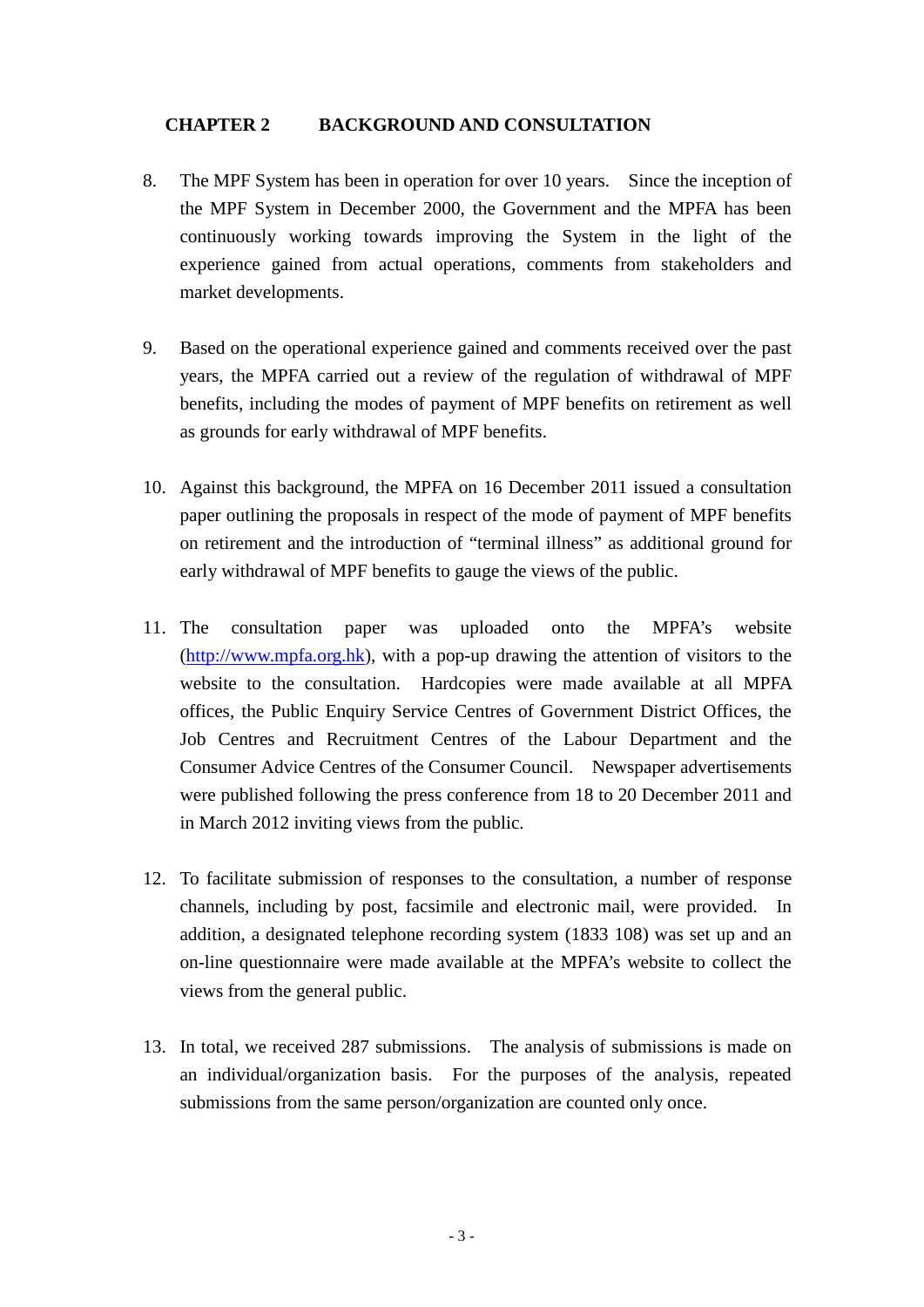#### **CHAPTER 3 SUMMARY OF RESPONSES**

- 14. There were in total 287 submissions received in respect of the two proposals covered in the consultation paper.
- 15. An overwhelming majority of the submissions supported the two proposals, with 89% of the submissions expressing support for the proposal of allowing scheme members to withdraw MPF benefits in stages and 92% of the submissions expressing support for the proposal of allowing early withdrawal on the ground of terminal illness.
- 16. Below is a summary of the level of support in respect of the two main proposals and their respective features covered in the consultation paper. A summary of specific comments received in respect of the two proposals covered in the consultation paper together with our responses are set out in Annex B.

| <b>Proposals</b>                                                                                                                                                                          | Level of<br><b>Support</b> |
|-------------------------------------------------------------------------------------------------------------------------------------------------------------------------------------------|----------------------------|
| <b>Mode of Payment of Benefits</b>                                                                                                                                                        |                            |
| Allow scheme members upon retirement to withdraw<br>their accrued benefits in stages over their retirement<br>years (in addition to the current lump sum payment<br><i>arrangement</i> ). | 89%                        |
| Withdrawal arrangement should be left to be agreed<br>between the MPF trustee and the scheme member                                                                                       | 64%                        |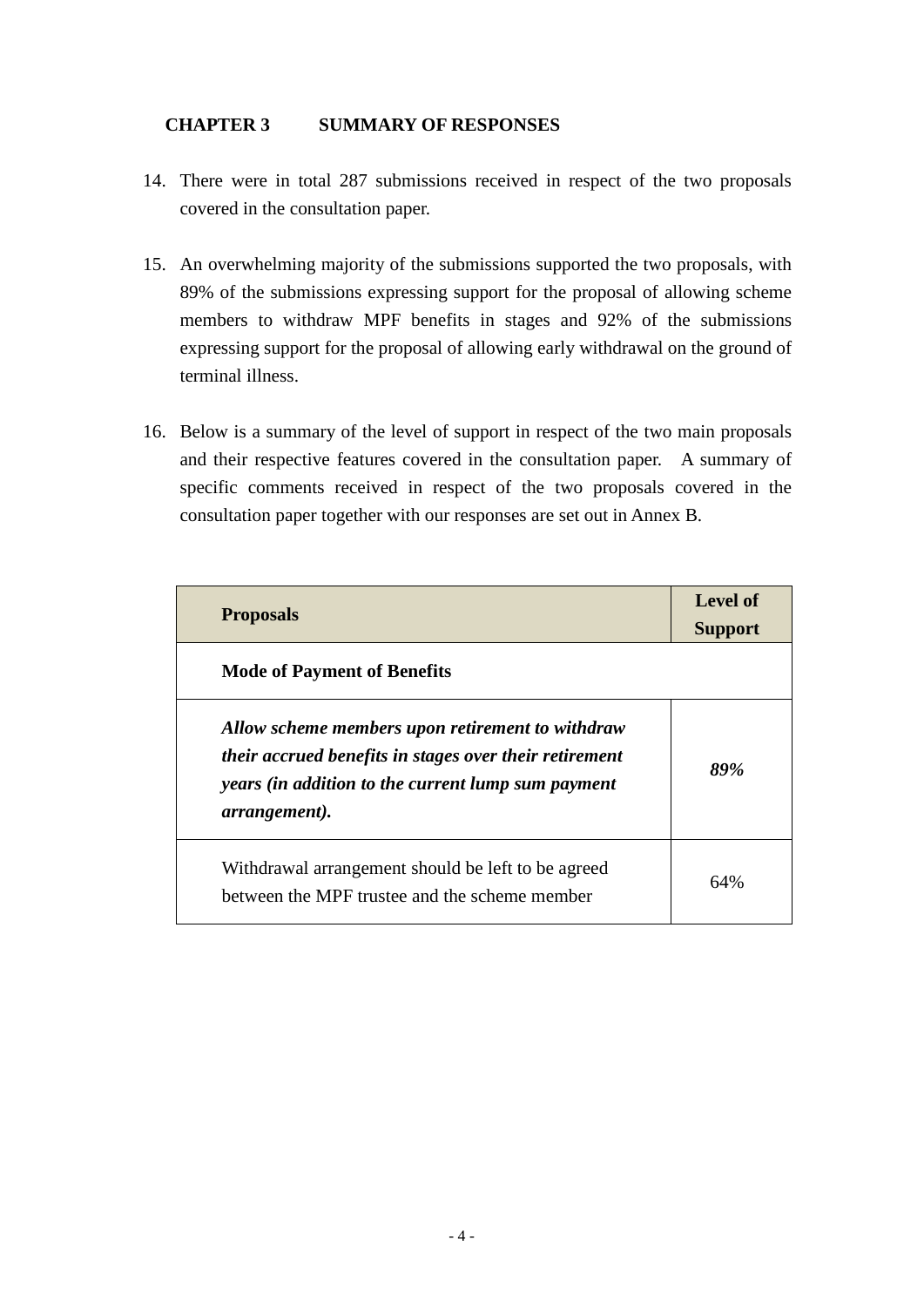| <b>Recommended Proposals</b>                                                                                                                    | <b>Level of</b><br><b>Support</b> |  |
|-------------------------------------------------------------------------------------------------------------------------------------------------|-----------------------------------|--|
| <b>Additional Ground for Early Withdrawal of MPF Benefits</b>                                                                                   |                                   |  |
| Allow scheme members to early withdraw their MPF<br>benefits on the ground of terminal illness                                                  | 92%                               |  |
| Appropriate time period of remaining life expectancy to be<br>used as the criterion for allowing early withdrawal on<br>terminal illness ground |                                   |  |
| 6 months<br>➤                                                                                                                                   | 28%                               |  |
| 12 months<br>➤                                                                                                                                  | 23%                               |  |
| $\blacktriangleright$<br>Other periods                                                                                                          | 39%                               |  |
| Certification to be made by one medical practitioner                                                                                            | 62%                               |  |
| Certification can be provided by either a registered<br>medical practitioner or registered Chinese medicine<br>practitioner                     | 75%                               |  |
| No further requirement on the qualification of the<br>practitioners should apply                                                                | 66%                               |  |
| No cap on the withdrawal amount should be prescribed                                                                                            | 77%                               |  |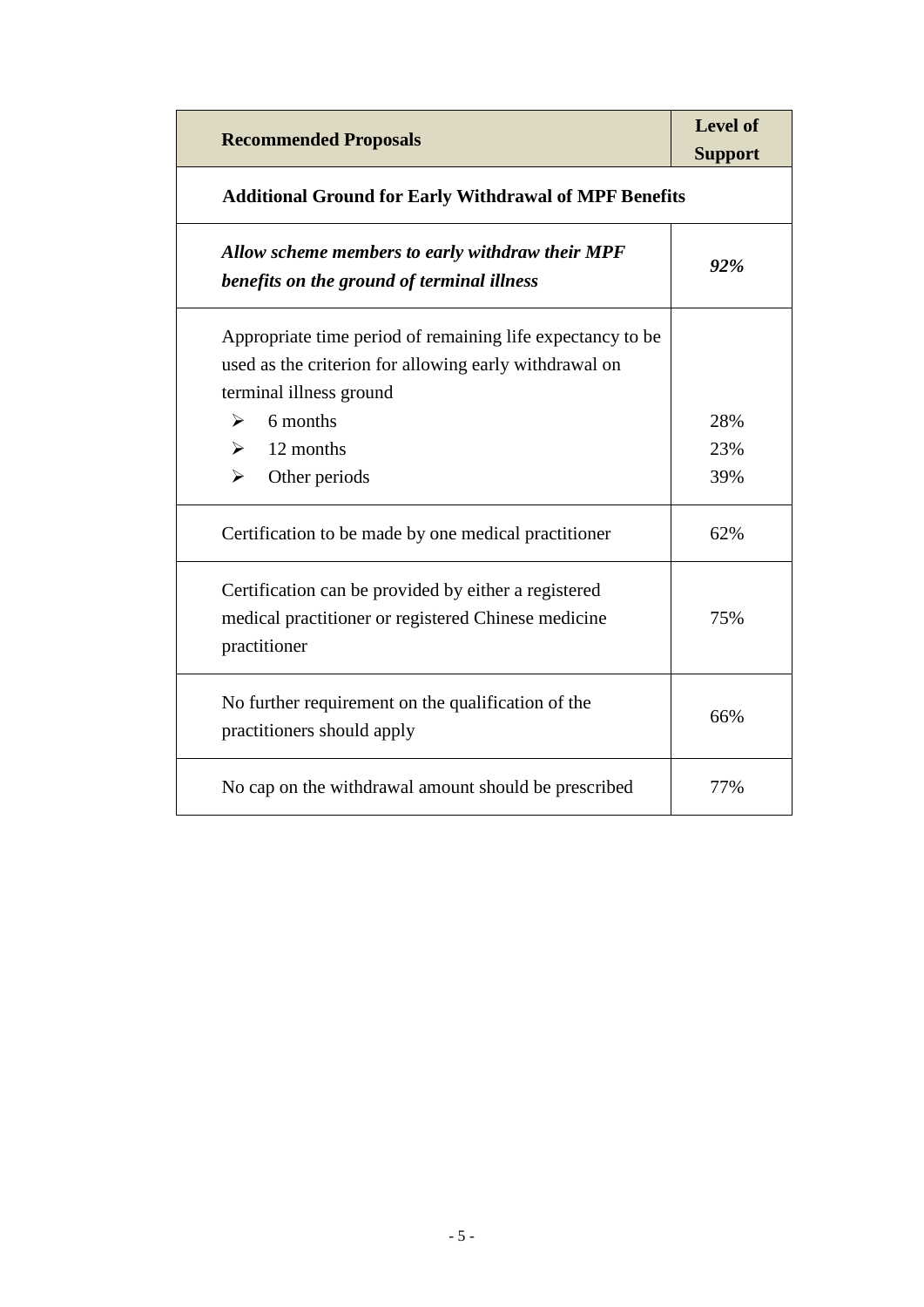#### **CHAPTER 4 CONCLUSIONS AND RECOMMENDATIONS**

- 17. Based on the 287 submission received, there was clear support for allowing scheme members to withdraw MPF benefits in stages and allowing early withdrawal of MPF benefits on the ground of terminal illness.
- 18. On the basis of general support in principle, the two proposals will be put forward to the Government as recommendations of the MPFA. It should be noted that in suggesting the details of the two recommendations set out below, the statistics have only formed part of the consideration and we have also considered broader issues in coming to a view as to whether the recommendations would be properly justified.

#### **Recommendations to Government**

Proposal of allowing scheme members to withdraw MPF benefits in stages

- 19. For the proposal to allow scheme members to withdraw MPF benefits in stages, about two-thirds of the respondents expressed support for the withdrawal arrangement to be agreed between the trustees and scheme members rather than prescribed in the legislation. We generally agree that it would not be desirable, nor necessary, for detailed terms of withdrawal arrangements to be prescribed in the legislation. However, some minimum standards, e.g. a minimum or maximum frequency of, and a minimum amount per withdrawal, may need to be set to ensure that a reasonable range of payout frequency/amount would be available for scheme members to choose from, while maintaining a relatively simple and efficient administration framework.
- 20. As such, the MPFA may need to be empowered, under statute if necessary, to set such minimum standards. The minimum standards may be set out in guidelines or other appropriate instruments.
- 21. In conclusion, we have proposed to the Government that the Mandatory Provident Fund Schemes Ordinance be amended as necessary *to allow scheme members to withdraw MPF benefits in a lump sum or in stages on attainment of retirement age or satisfaction of early retirement withdrawal criteria, and that the MPFA be empowered to prescribe minimum standards (e.g. in terms of withdrawal frequency/amount) in relation to voluntary staged withdrawal arrangements*.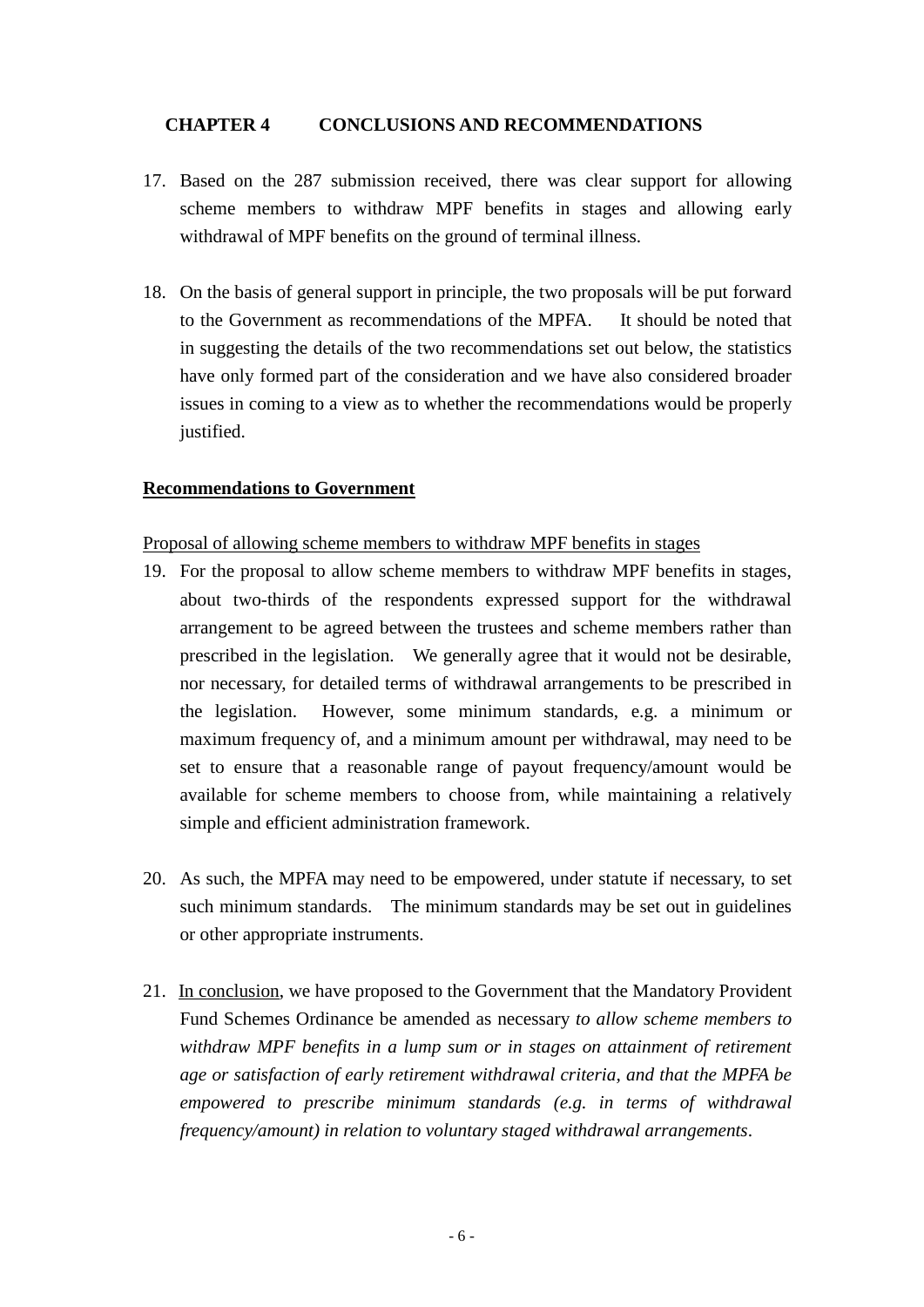Proposal of allowing scheme members with terminal illness to early withdraw MPF benefits

- 22. Regarding the definition of terminal illness, it seems that a time period of 12 months is most practicable and reasonable. This conclusion is reached having regard to the arguments put forward for preferring different time periods in relation to the remaining life expectancy, and, in particular taking into consideration the comments from the medical professionals.
- 23. Remaining life expectancy of 12 months certified by medical professionals also has international precedents; it is, for example, a ground for early withdrawal of retirement benefits under the Australian Superannuation System.
- 24. We understand that a definition that clearly states a qualifying condition of remaining life expectancy of 12 months may put a psychological burden on the scheme members and their family members. This has to be balanced against setting a definition of terminal illness that can be objectively and consistently certified by medical professionals and that can be written into the law with sufficient clarity. One way to balance this may be to set a clear benchmark in the law, while using less confronting wording in those documents, such as publicity materials and claim forms, that are directed at members. For example, it would be sufficient if the medical certificate were merely to state that the person has a "qualifying condition for the purposes of the Mandatory Provident Fund Schemes Ordinance". What is, in turn, a "qualifying condition", could be set out in the legislation or other supporting documents.
- 25. We understand that the remaining life expectancy of a scheme member is only an estimation and some medical professionals have concerns on their liabilities should their estimate turn out to be incorrect and the actual life span of a scheme member is longer than the estimation. In this regard, we would explain clearly to medical professionals the standards required when issuing certificates. The intention would be that a medical practitioner could provide the requisite certification in circumstances where it was reasonably likely, based on evidence reasonably available to or obtainable by the practitioner, that the person has a remaining life expectancy of less than 12 months. If considered necessary, this expectation could be set out in the legislation.
- 26. As regards the number of medical practitioners to make the certification for early withdrawal of MPF benefits on terminal illness ground, about two-thirds of the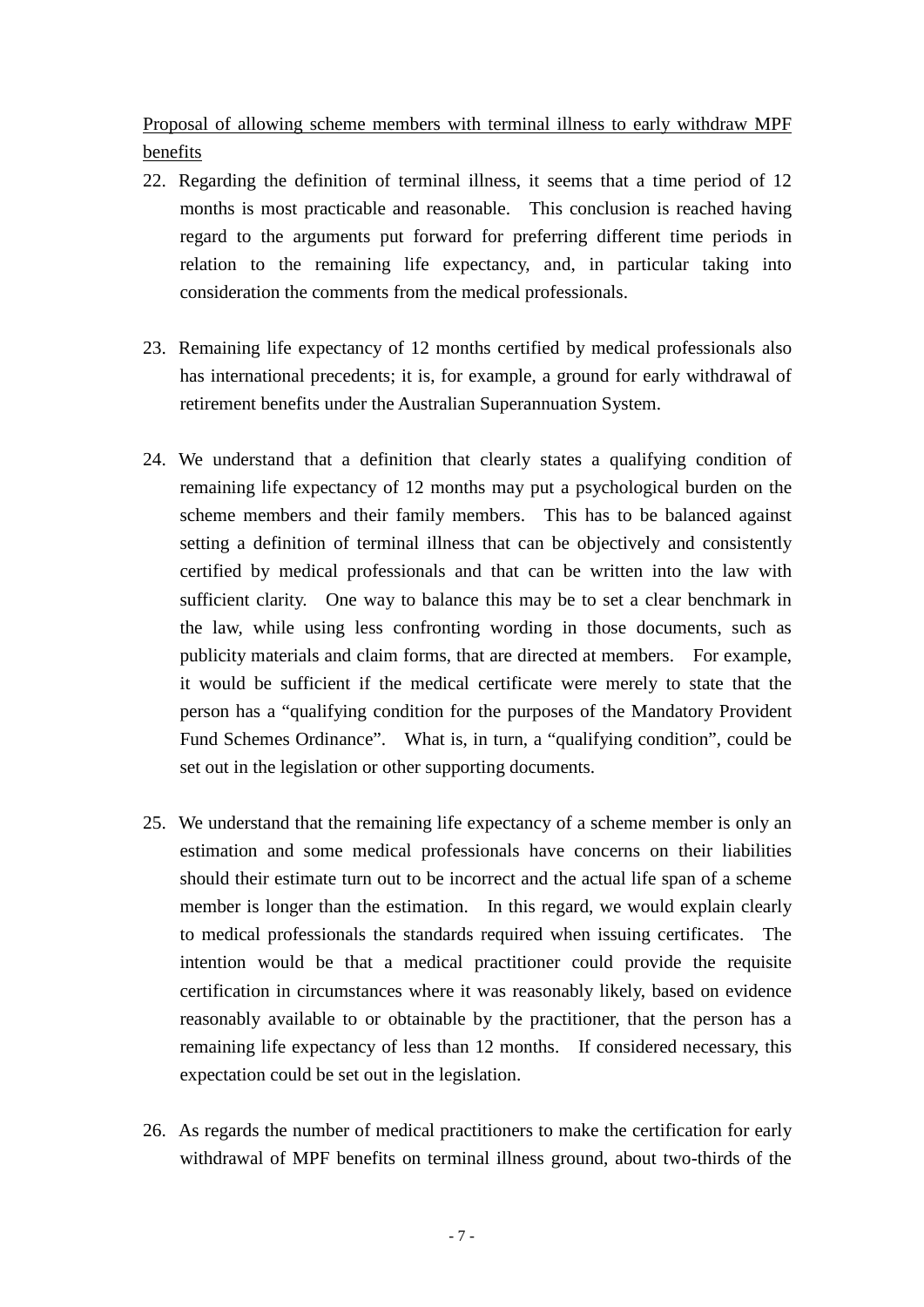respondents supported having the certification being provided by one medical practitioner rather than two.

- 27. There was also strong support for the terminal illness certification to be provided either by a registered medical practitioner or a registered Chinese medicine practitioner.
- 28. There was also clear preference that no specialist qualification should be imposed on the certifying medical practitioner.
- 29. We noted that the issue of whether certification by a registered Chinese medical practitioner should be accepted was a contentious one, and we have considered arguments both for and against. Accepting certification by a registered Chinese medical practitioner would be supported by the statistics of the Consultation results and consistent with the current statutory provision that a scheme member with terminal illness who can no longer continue working may withdraw his or her MPF benefits on the ground of total incapacity certified by a registered Chinese medicine practitioner. On the other hand, queries were raised as to whether registered Chinese medicine practitioners could make the terminal illness certification objectively.
- 30. Nevertheless, we understand that currently, medical treatment, examination and certification given by registered Chinese medicine practitioners are recognized for the purpose of certain employees' entitlement to benefits under the Employment Ordinance, the Employees' Compensation Ordinance and the Pneumoconiosis and Mesothelioma (Compensation) Ordinance ("PMCO"). In particular, under the PMCO, a person who suffers from pneumoconiosis and/or mesothelioma may, in every 21 months, request the Pneumoconiosis Medical Board to conduct a further medical examination. If the person obtains an opinion from his attending Chinese medicine practitioner that his health has deteriorated such that the death is likely to occur before the expiry of the prescribed 21-month period, he may request the Pneumoconiosis Medical Board to consider conducting the further medical examination earlier. This means that registered Chinese medicine practitioners are already, in some circumstances, recognized as being qualified to give assessments about the remaining life expectancy of patients in Hong Kong.
- 31. With regard to the supervision of registered Chinese medicine practitioners, we understand that the Chinese Medicine Council has issued a Code of Practice for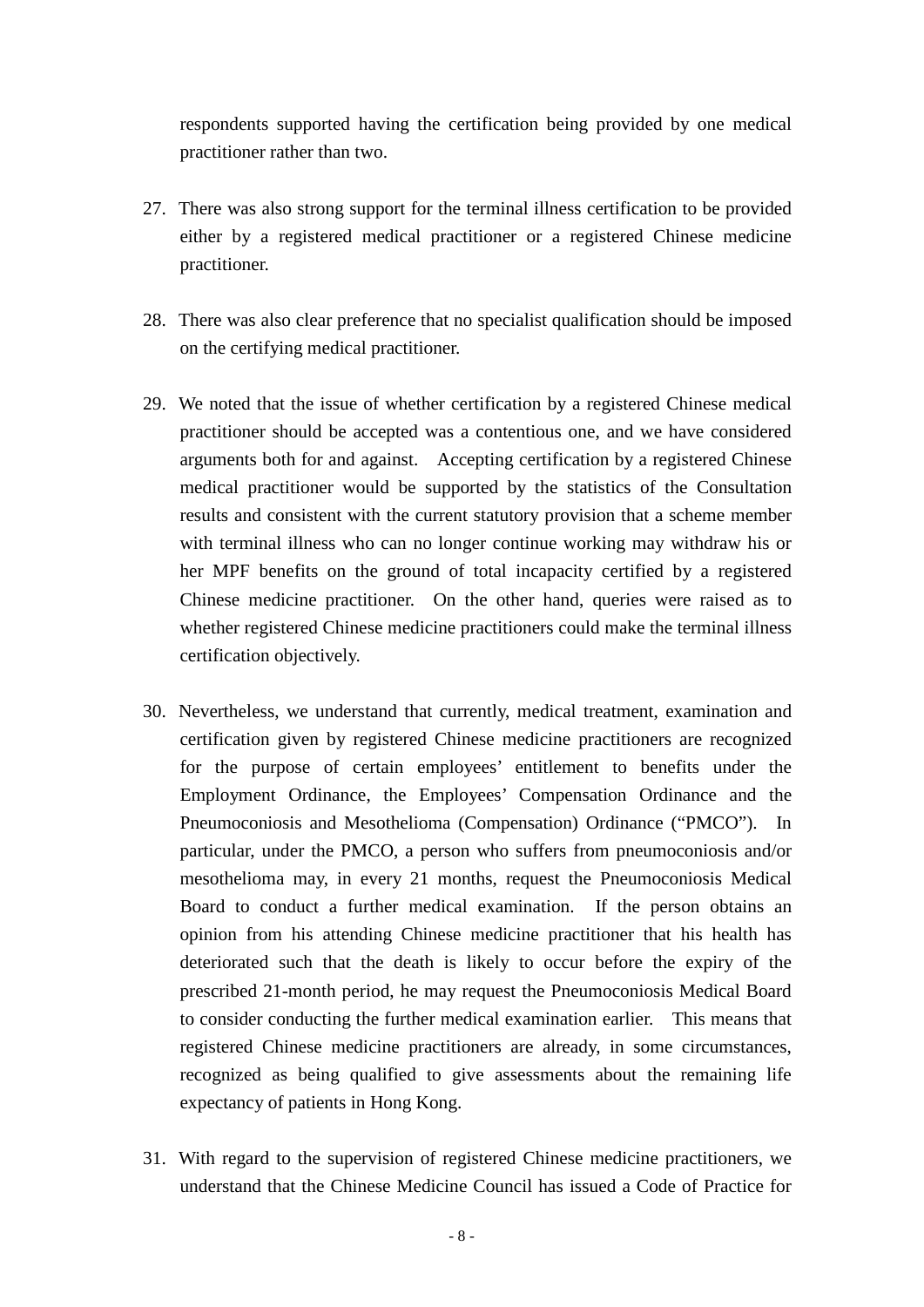Registered Chinese Medicine Practitioners in Hong Kong. The Code requires registered Chinese medicine practitioners to be professionally responsible to patients and should not issue untruthful or misleading documents. Moreover, under the Chinese Medicine Ordinance, the Chinese Medicine Practitioners Board of the Chinese Medicine Council has well-established disciplinary proceedings against registered Chinese medicine practitioners in case of suspected abuse. Such regulation is substantively on par with the regulatory framework of western medical practitioners under the Hong Kong Medical Council.

- 32. As noted in paragraph 29 above, currently registered Chinese medicine practitioners may certify that a scheme member is totally incapacitated. From past operational experience, we have not observed any abuse cases in relation to such certification by Chinese medicine practitioners.
- 33. Based on the above, we consider that a scheme member should be allowed to provide a medical certificate issued by either a registered medical practitioner or a registered Chinese medicine practitioner for the purpose of withdrawal of MPF benefits on the ground of terminal illness.
- 34. From the views received, there was also clear preference that no cap should be imposed on the amount to be withdrawn by scheme members with terminal illness (i.e. such a person should be allowed to withdraw their entire accrued benefits).
- 35. Similar to other scheme members, a scheme member who has withdrawn his or her MPF benefits early on the ground of terminal illness but continues to work will still be subject to the contribution requirement. The scheme member and his or her employer, where relevant, would still be required to make mandatory contributions to an MPF scheme during employment.
- 36. In conclusion, we have recommended to the Government that the Mandatory Provident Fund Schemes Ordinance be amended as necessary *to allow a scheme member to withdraw all of his or her MPF benefits early (before attaining retirement age) on obtaining a medical certificate that the person is suffering from a qualifying condition. A qualifying condition would be defined in the law as relating to an illness that is life endangering, such that the remaining life expectancy of the member is reduced to 12 months or less from the date of the certificate. The certificate can either be issued by a registered medical*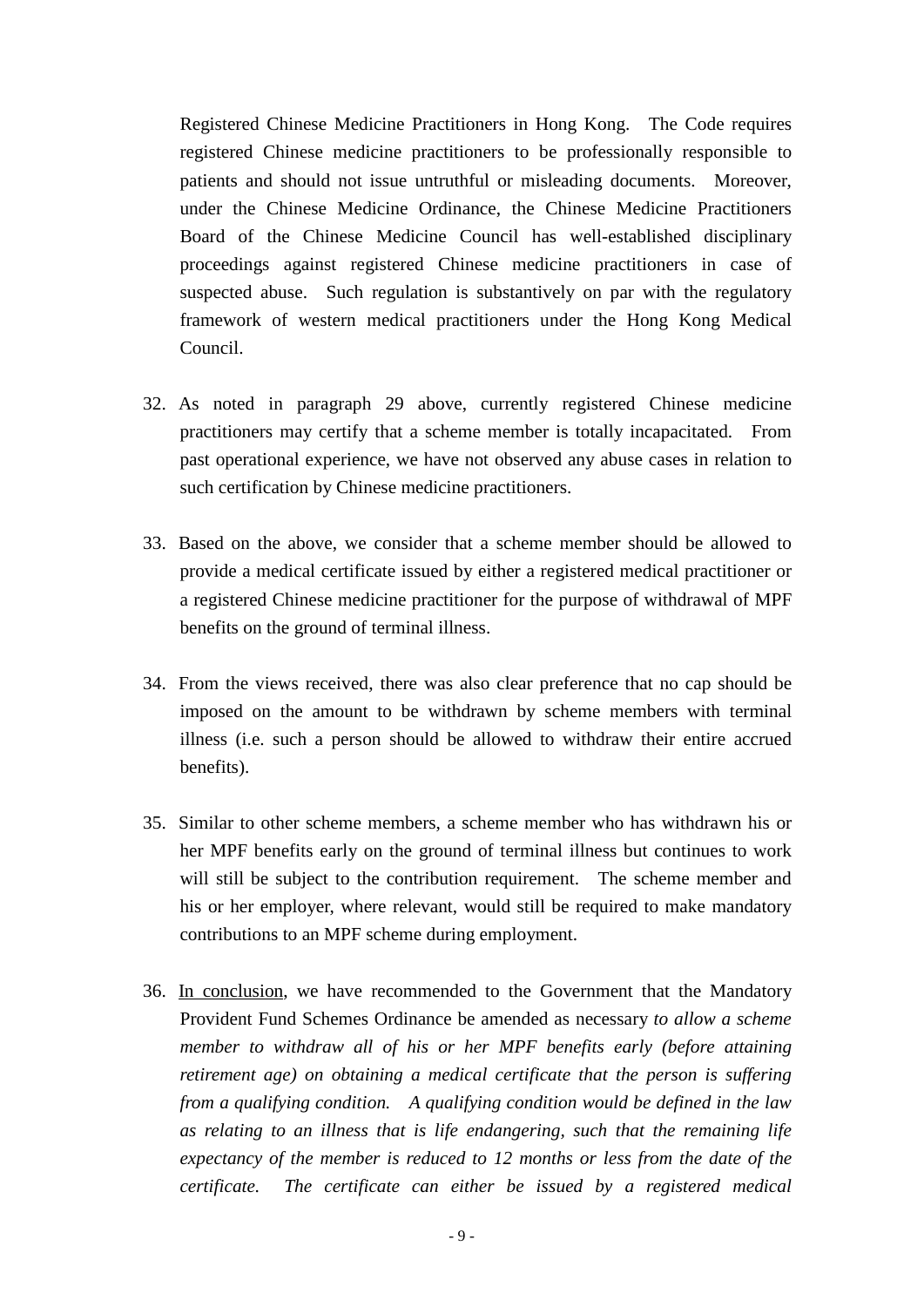*practitioner or a registered Chinese medicine practitioner and such certificate should be dated no more than 12 months before the date of the lodgment of the claim by the member with the trustee concerned. For the purpose of issuing the certificate, a medical practitioner could issue a certificate where it is reasonably likely, based on evidence reasonably available to or obtainable by the practitioner, that the person has a remaining life expectancy of less than 12 months.*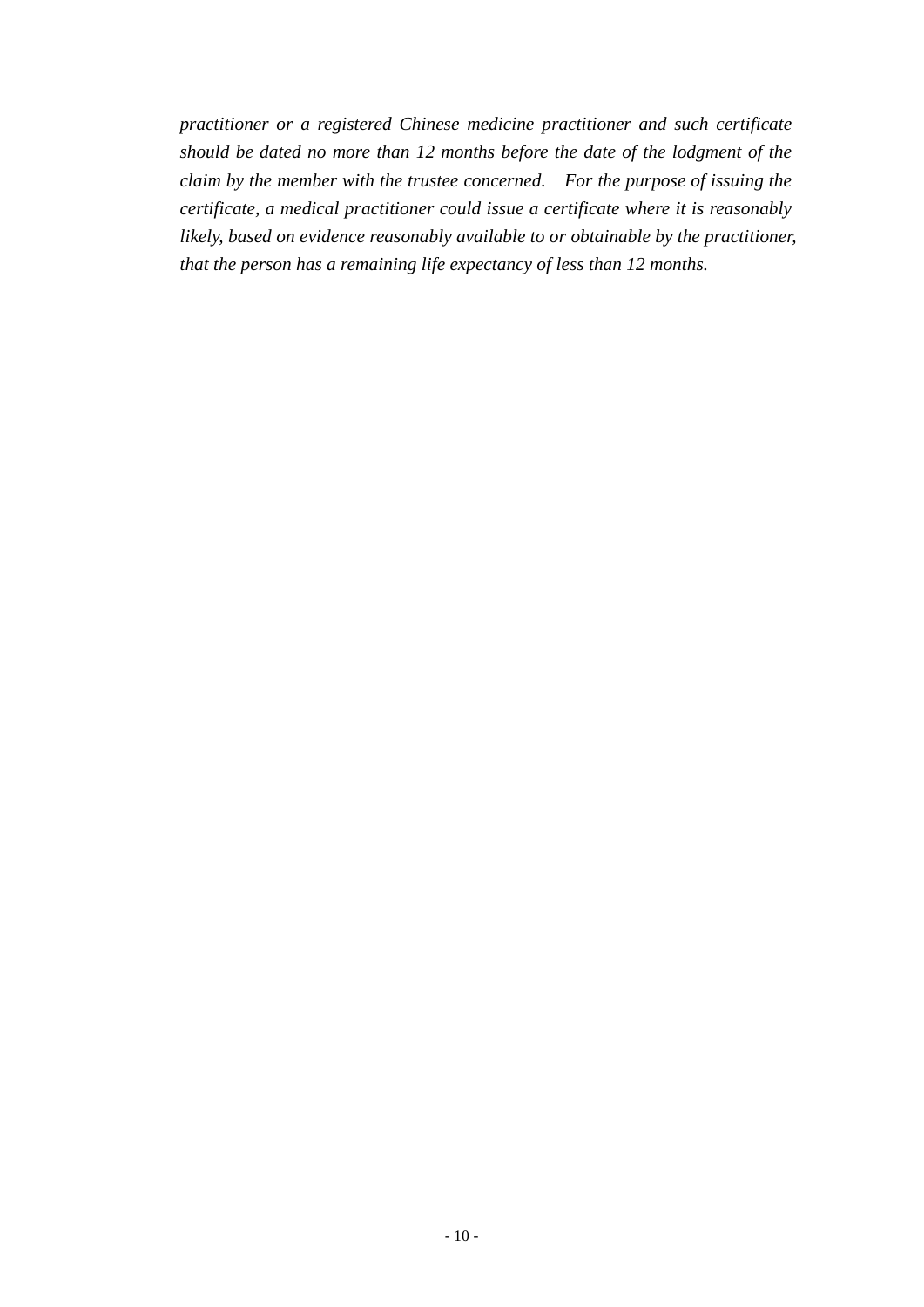#### **CONSULTATION QUESTIONS**

#### **Mode of Payment of MPF Benefits – Voluntary Staged Withdrawal on Retirement**

- 1. Do you agree that scheme members on reaching retirement should be allowed to choose whether to withdraw their accrued benefits in a lump sum or gradually over their retirement years?
	- □ Yes
	- □ No (Please explain your views: )

- 2. If you support the proposal to permit scheme members to withdraw their accrued benefits gradually over their retirement years, do you agree that the withdrawal arrangement (e.g. frequency or amount per withdrawal) should be left to be agreed between the MPF trustee and the scheme member or some requirements (e.g. a minimum amount per withdrawal or a maximum number of withdrawals per year) should be prescribed in the legislation?
	- □ Yes
	- □ No (Please explain your views: )

3. Do you have any other views on permitting scheme members to withdraw their accrued benefits either in a lump sum or gradually over their retirement years?

#### **Additional Ground for Early Withdrawal of MPF Benefits – "Terminal Illness"**

- 4. Do you agree that a scheme member who suffers from an illness, or has incurred an injury, that is likely to reduce the life expectancy of the scheme member should be allowed to withdraw MPF benefits early?
	- □ Yes
	- □ No (Please explain your views: )
- 5. If you support the proposal of allowing early withdrawal on the proposed ground, do you think that the remaining life expectancy of 6 months, 12 months or some other period should be used as the criterion for allowing early withdrawal?
	- $\Box$  6 months
	- $\Box$  12 months
	- □ months (Please explain your views: )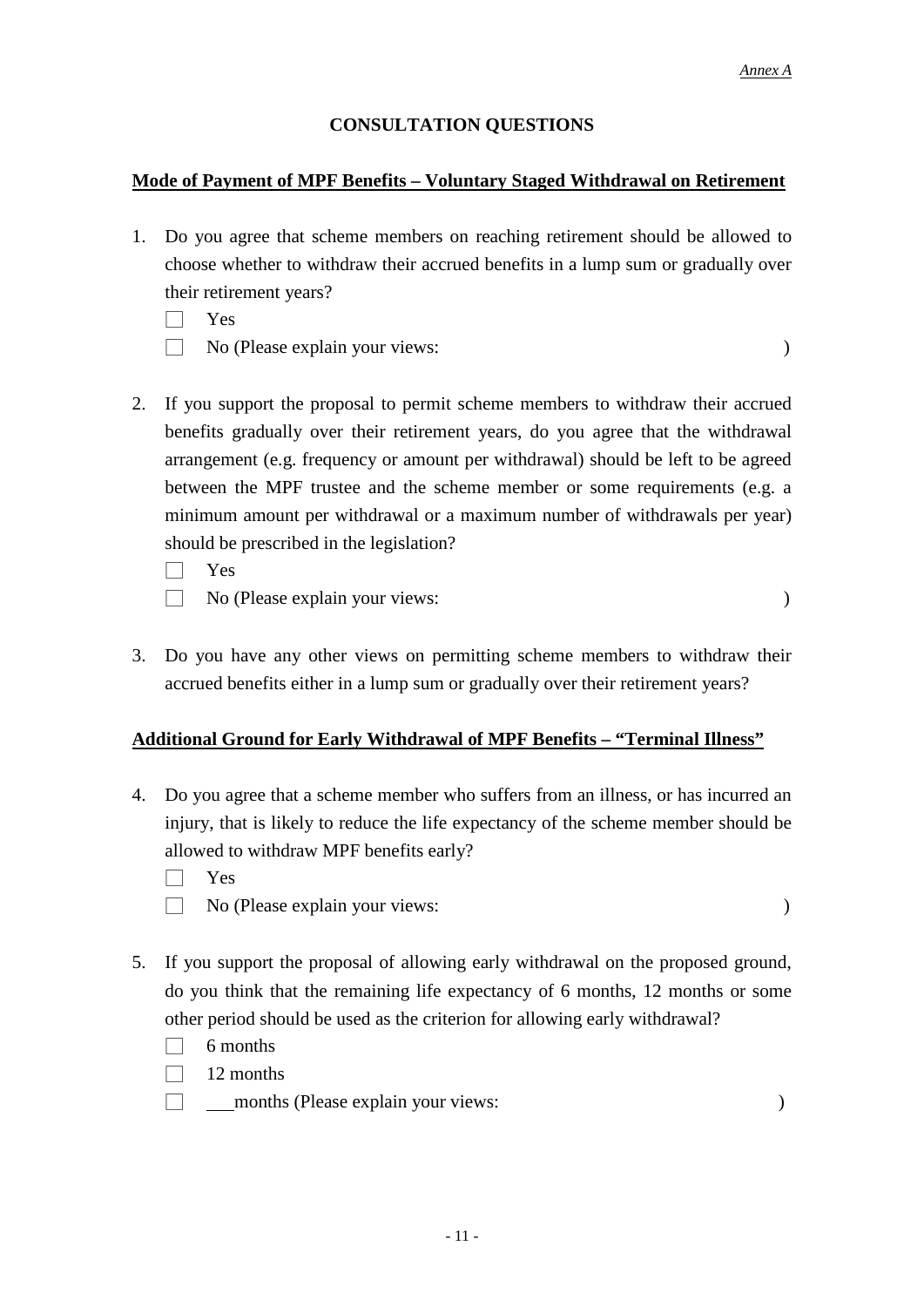- 6. If you support the proposal of allowing early withdrawal on the proposed ground, do you think that certification that the scheme member is suffering from a "terminal illness" should be provided
	- by one or alternatively two medical practitioners, and
	- $\Box$  Certification by one medical practitioner
	- $\Box$  Certification by two medical practitioners
	- whether they may be either a registered medical practitioner or registered Chinese medicine practitioner, and

□ Yes

- □ No, other requirements are: \_\_\_\_\_\_\_\_\_\_\_\_\_\_\_\_\_\_\_\_\_\_\_\_\_\_\_\_\_\_\_\_\_\_\_\_\_\_\_.
- whether further requirements on the qualifications of the practitioners (such as some relevant medical specialty) should apply?

□ No

- □ Yes, other requirements are: \_\_\_\_\_\_\_\_\_\_\_\_\_\_\_\_\_\_\_\_\_\_\_\_\_\_\_\_\_\_\_\_\_\_\_\_\_\_\_.
- 7. If you support the proposal of allowing early withdrawal on the proposed ground, do you think that a cap on the withdrawal amount should be prescribed? If so, what would you suggest as an appropriate cap for the purpose?
	- $\Box$  Yes, a cap should be set at  $\Box$
	- $\Box$  No
- 8. Do you have any other views on permitting scheme members to withdraw their accrued benefits on the proposed ground?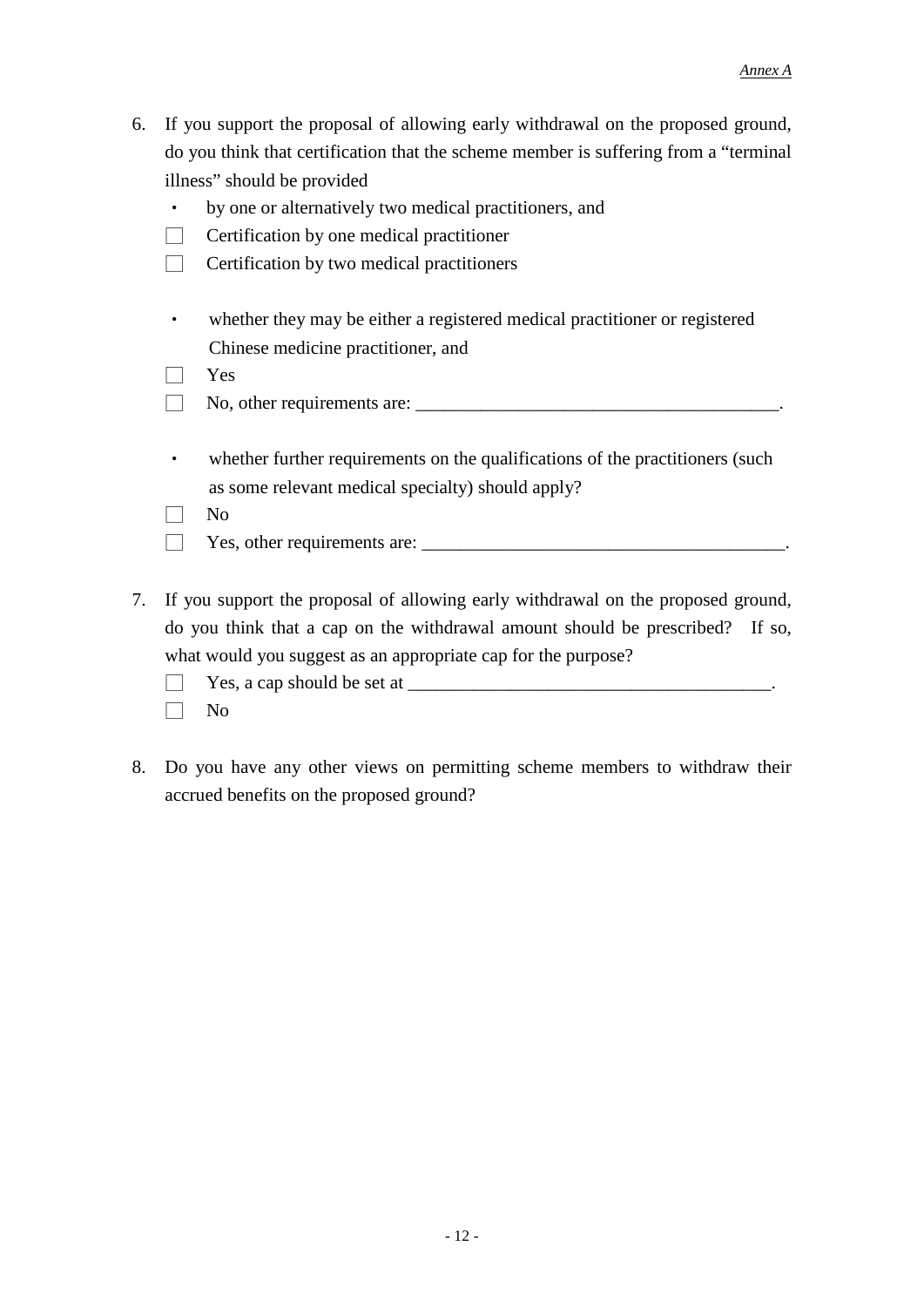# **Summary of Specific Comments Received with MPFA's Response**

# **Proposal on allowing scheme members upon retirement to withdraw their accrued benefits in stages over their retirement years**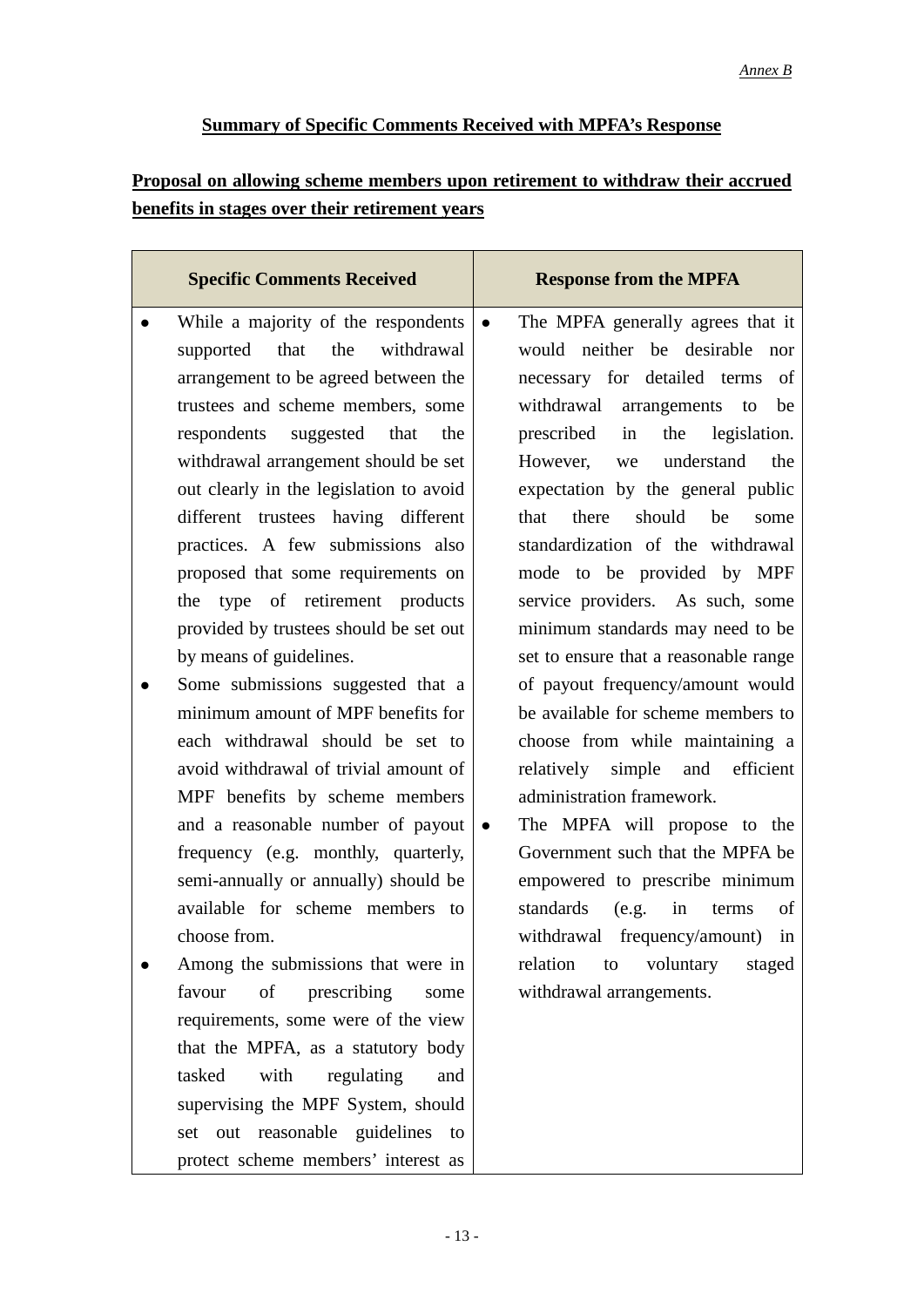| <b>Specific Comments Received</b>                                                                                                                                                                                                                                                                                                                                                                                                                                                                                                                                                                                                                                                                                                               | <b>Response from the MPFA</b>                                                                                                                                                                                                                                                                                                                                                                                                                                                                                                                                                                                                                                                                                                                                                                                                                                                             |
|-------------------------------------------------------------------------------------------------------------------------------------------------------------------------------------------------------------------------------------------------------------------------------------------------------------------------------------------------------------------------------------------------------------------------------------------------------------------------------------------------------------------------------------------------------------------------------------------------------------------------------------------------------------------------------------------------------------------------------------------------|-------------------------------------------------------------------------------------------------------------------------------------------------------------------------------------------------------------------------------------------------------------------------------------------------------------------------------------------------------------------------------------------------------------------------------------------------------------------------------------------------------------------------------------------------------------------------------------------------------------------------------------------------------------------------------------------------------------------------------------------------------------------------------------------------------------------------------------------------------------------------------------------|
| scheme members might not be able to<br>make the appropriate decisions by<br>themselves.<br>A few submissions considered that the<br>MPF industry should agree on some<br>principles/minimum standards and set<br>out such standards in guidelines.<br>Some submissions, on the other hand,<br>suggested that scheme<br>members<br>should be given complete freedom on<br>the withdrawal amount and frequency<br>of withdrawal.                                                                                                                                                                                                                                                                                                                  |                                                                                                                                                                                                                                                                                                                                                                                                                                                                                                                                                                                                                                                                                                                                                                                                                                                                                           |
| submissions<br>Some<br>expressed<br>concerns about the fees that would be<br>charged by trustees for allowing the<br>payout flexibility and suggested that<br>some regulations should be imposed<br>on fees to be charged by trustees and<br>on the disclosure of fees charged for<br>different payment modes (e.g. via the<br>Fee Comparative Platform on the<br>MPFA's website).<br>A small number of views suggested<br>that no fees should be allowed to be<br>charged by MPF trustees for phased<br>withdrawal<br>of<br><b>MPF</b><br>benefits<br>regardless of the payment mode.<br>Some submissions commented that<br>payout flexibility would incur extra<br>work<br>and<br>impact<br>the<br>on<br>administration costs of MPF schemes. | The MPFA understands the concern<br>$\bullet$<br>that higher fees and charges might<br>be imposed by MPF trustees for<br>allowing the flexibility of staged<br>withdrawal.<br>In this regard, the<br>MPFA would brief the MPF trustees<br>on the views and concern received<br>during the consultation exercise.<br>The MPFA would also keep in close<br>liaison with approved trustees to<br>consider possible ways to lower the<br>impact on fees and charges (if any)<br>allowing<br>the<br>withdrawal<br>in<br>flexibility.<br>The MPFA would consider whether<br>$\bullet$<br>any specific statutory restrictions<br>should be imposed on fees relating<br>to withdrawal transaction.<br>We<br>would consider how to ensure that<br>the fees (if any) charged for and the<br>services provided in relation to<br>voluntary staged withdrawal are<br>duly disclosed to scheme members |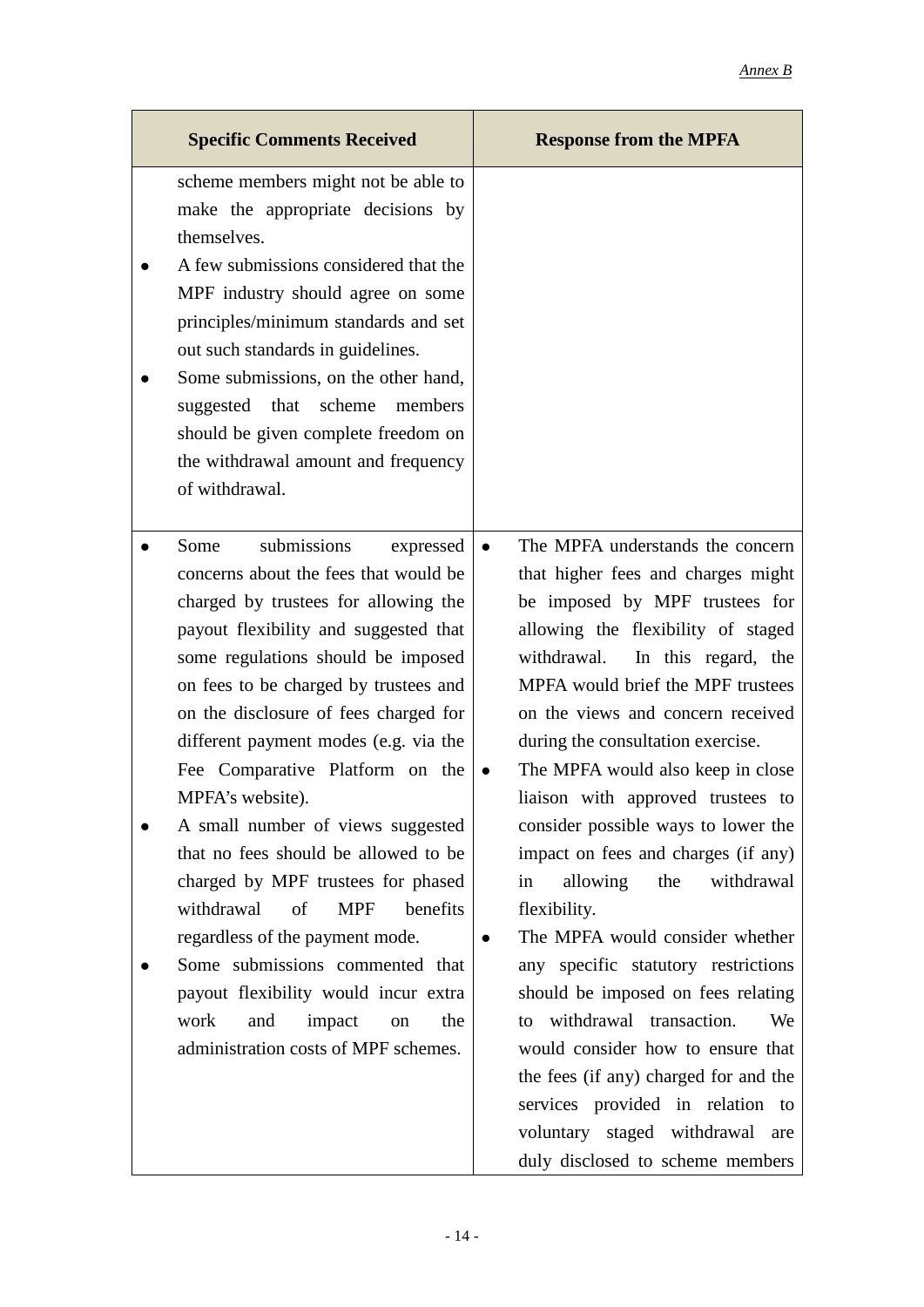| <b>Specific Comments Received</b>                                                                                                                                                                                                                                                                                                                                                                                        | <b>Response from the MPFA</b>                                                                                                                                                                                                                                                       |
|--------------------------------------------------------------------------------------------------------------------------------------------------------------------------------------------------------------------------------------------------------------------------------------------------------------------------------------------------------------------------------------------------------------------------|-------------------------------------------------------------------------------------------------------------------------------------------------------------------------------------------------------------------------------------------------------------------------------------|
|                                                                                                                                                                                                                                                                                                                                                                                                                          | to enable them to make informed<br>decisions. At a minimum, existing<br>disclosure requirements would need<br>to be supplemented in this respect.                                                                                                                                   |
| Some submissions considered that<br>scheme members should be allowed<br>the flexibility of choosing one of a<br>combination of payment arrangements<br>with possible changes over time to<br>suit their needs.                                                                                                                                                                                                           | The MPFA would seek to cover this<br>$\bullet$<br>as part of the minimum withdrawal<br>standards. The MPFA would also<br>discuss with MPF trustees on the<br>feasibility of switching<br><b>MPF</b><br>providers<br>following<br>the<br>of<br>drawdown<br>commencement<br>payments. |
| A few submissions discussed the<br>impact of allowing phased withdrawal<br>of MPF benefits on guaranteed funds<br>and considered that the guaranteed<br>disclosure<br>conditions<br>and<br>requirements of guaranteed funds<br>would need to be reviewed by MPF<br>trustees.                                                                                                                                             | The MPFA would discuss with MPF<br>the<br>application<br>of<br>trustees<br>guarantees under voluntary staged<br>withdrawal arrangements in relation<br>to those scheme members who have<br>investments in guaranteed funds.                                                         |
| Some submissions from the industry<br>commented that due to the forward<br>pricing of MPF funds, the withdrawal<br>of fixed amount by scheme members<br>be practicable<br>might<br>not<br>and<br>recommended that scheme members<br>submit<br>should<br>their<br>withdrawal<br>request with reference to a specified<br>number of units of investment funds<br>or a specified percentage of accrued<br>benefits instead. | The MPFA would discuss<br>with<br>trustees on the possible ways to<br>determine the withdrawal amount.                                                                                                                                                                              |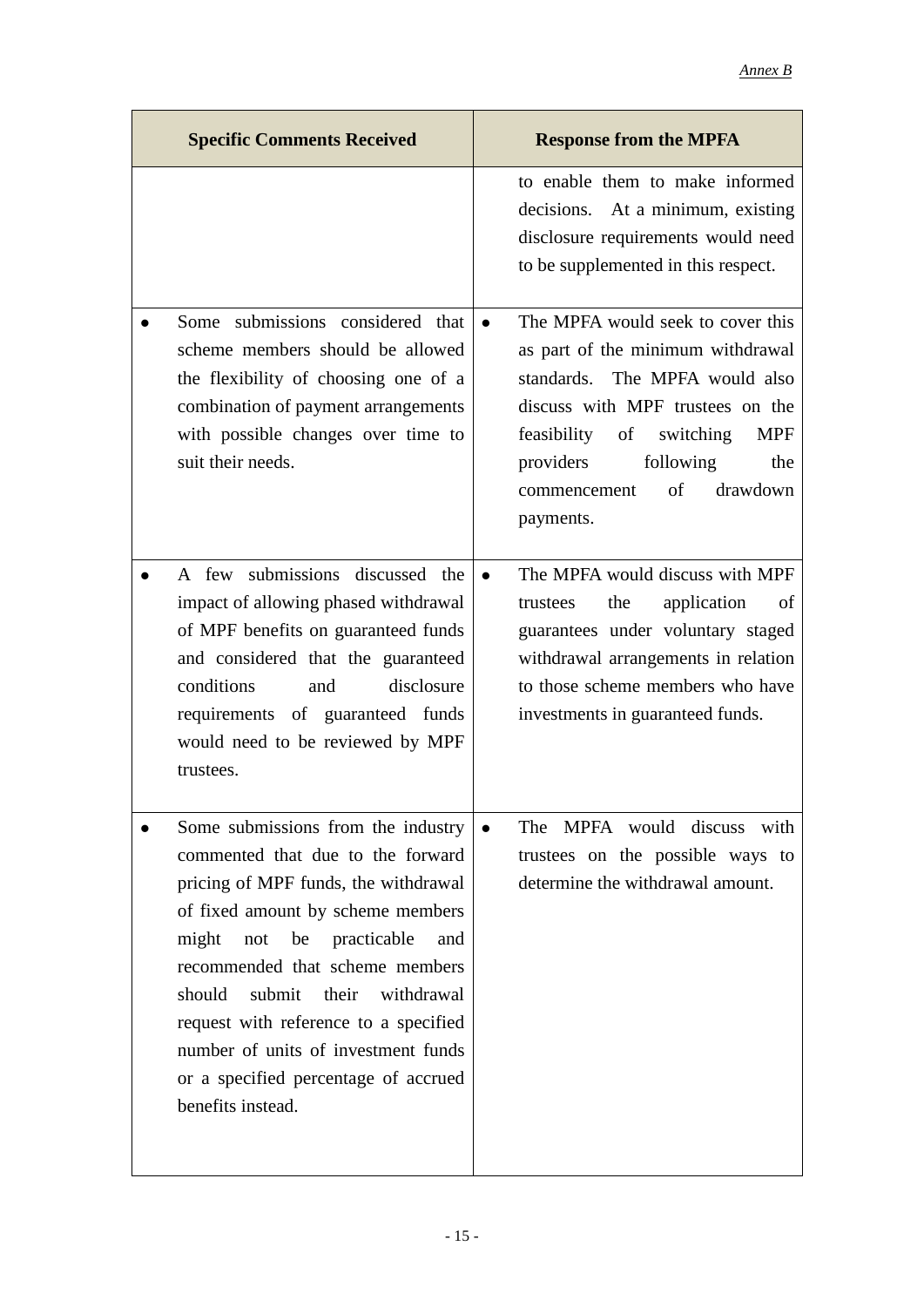| <b>Specific Comments Received</b>                                                                                                                                                                                                                                                                                                  | <b>Response from the MPFA</b>                                                                                                                                                                                                                                                                                           |
|------------------------------------------------------------------------------------------------------------------------------------------------------------------------------------------------------------------------------------------------------------------------------------------------------------------------------------|-------------------------------------------------------------------------------------------------------------------------------------------------------------------------------------------------------------------------------------------------------------------------------------------------------------------------|
| submissions<br>stressed<br>Some<br>that<br>regardless of the benefits payment<br>mode chosen by the scheme members,<br>the taxation treatment on retirement<br>benefits should be the same and<br>considered that taxation treatment of<br>different payment modes should be<br>clarified.                                         | MPFA would liaise<br>with<br>The<br>$\bullet$<br>relevant Government department to<br>discuss issues arising from the<br>proposal, including the taxation<br>treatment on MPF benefits paid<br>under different payout modes.                                                                                            |
| Some submissions expressed the need<br>for the MPFA to liaise with the<br>Government on certain operational<br>issues, e.g. whether an income stream<br>from an MPF account would be<br>counted as part of the member's<br>for<br>the application<br>assets<br><sub>of</sub><br>Social<br>Comprehensive<br>Security<br>Assistance. | The<br><b>MPFA</b><br>would liaise<br>with<br>$\bullet$<br>relevant Government departments to<br>discuss operational issues arising<br>from the proposal.                                                                                                                                                               |
| A few submissions stressed the<br>$\bullet$<br>importance of financial education and<br>communication<br>members<br>to<br>to<br>facilitate their choice of payout<br>products/modes.                                                                                                                                               | The MPFA understands that scheme<br>$\bullet$<br>members have to be educated to<br>make informed choices under the<br><b>MPF</b><br>System.<br>MPF education<br>programs are regularly launched to<br>raise the knowledge of scheme<br>members on different aspects of<br>MPF investments and the MPF<br>System itself. |
| There was a view that the payout<br>option should not be confined to<br>benefits derived from mandatory<br>contributions only but should extend<br>to benefits derived from voluntary<br>contributions as well.                                                                                                                    | As the withdrawal arrangements for<br>$\bullet$<br>voluntary contributions are<br>not<br>prescribed by, or restricted in, the<br>law, there should be adequate<br>flexibility to<br>various<br>facilitate<br>payout options<br>for voluntary<br>contributions.<br>The MPFA would                                        |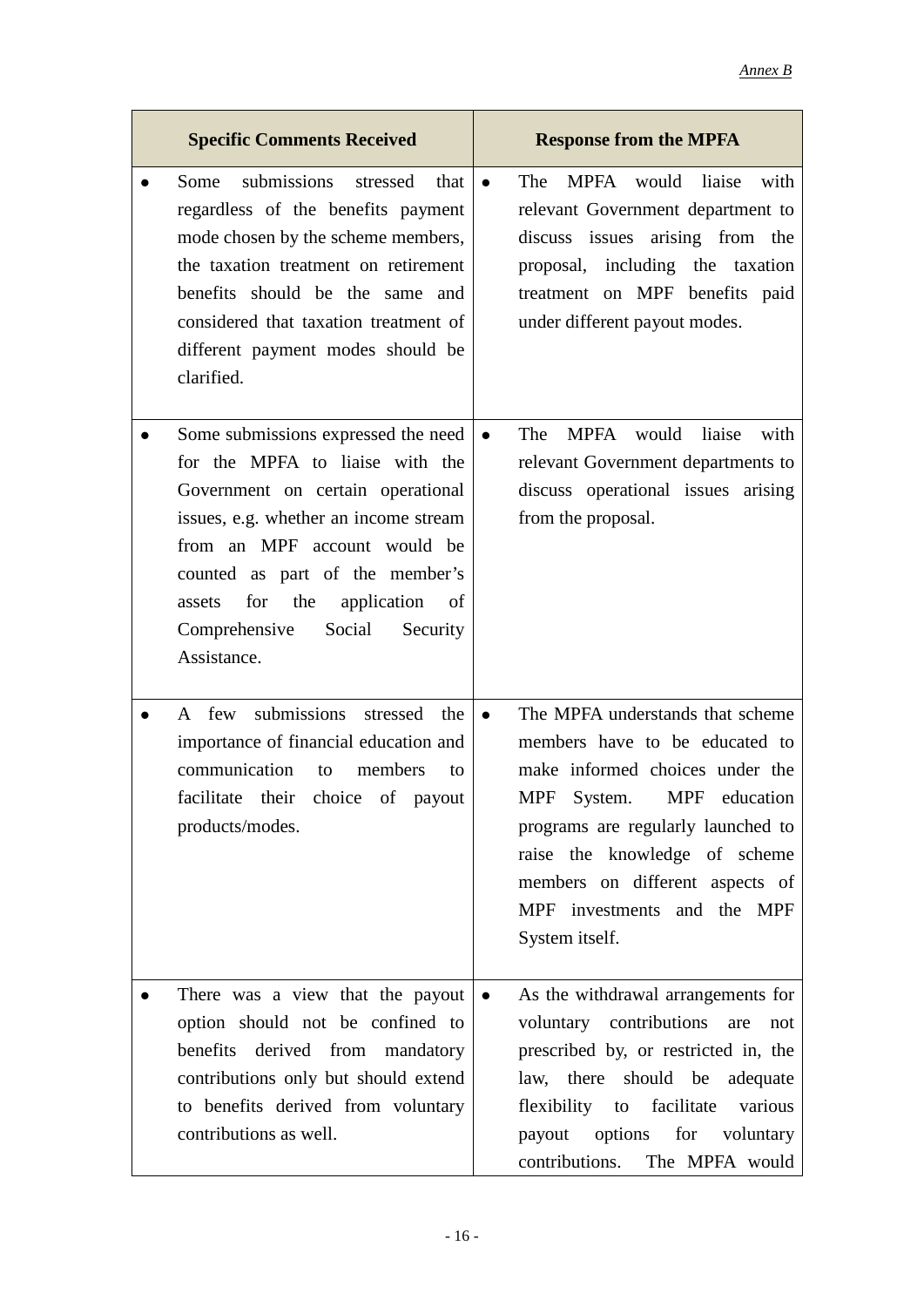| <b>Specific Comments Received</b> | <b>Response from the MPFA</b>      |
|-----------------------------------|------------------------------------|
|                                   | brief the MPF trustees on the view |
|                                   | received during the consultation   |
|                                   | exercise and discuss with them on  |
|                                   | the possible ways to deal with the |
|                                   | matter.                            |
|                                   |                                    |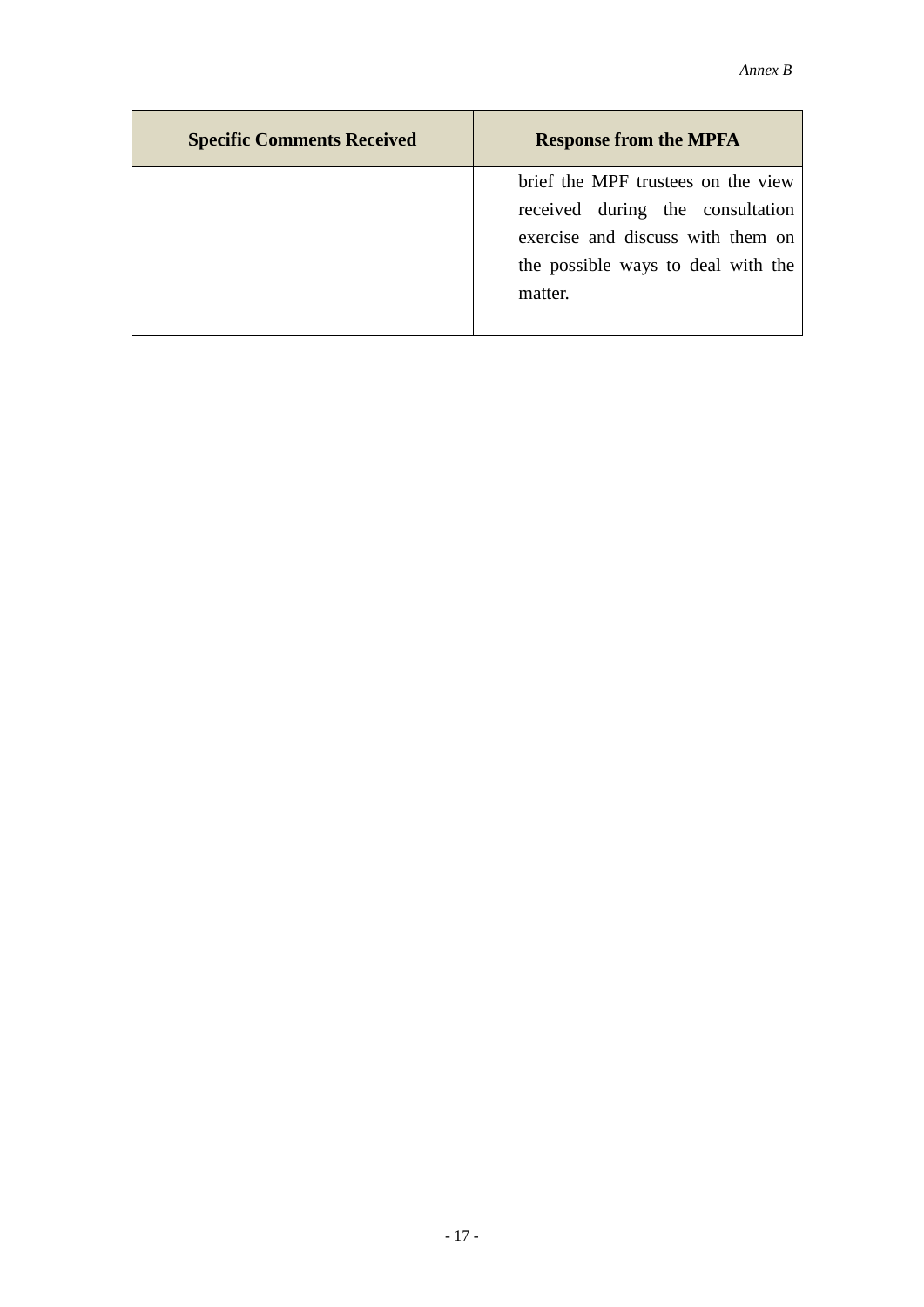# **Proposal on allowing scheme members to early withdraw their MPF benefits on the ground of terminal illness**

| <b>Specific Comments Received</b>       | <b>Response from the MPFA</b>                   |
|-----------------------------------------|-------------------------------------------------|
| While a majority of the respondents     | Although more submissions elected<br>$\bullet$  |
| expressed support for the proposal of   | "other periods" as the appropriate              |
| allowing early withdrawal on the        | time period of remaining life                   |
| ground of terminal illness, there were  | expectancy, a majority of these                 |
| diverse views regarding<br>the          | submissions in fact suggested a                 |
| appropriate time period of remaining    | period of less than 6 months. The               |
| life expectancy as the definition of    | MPFA believes the individuals who               |
| terminal illness as shown below:        | chose a period of less than 6 months            |
| 6 months $(28%)$<br>➤                   | (and some of those opting for a                 |
| $\geq 12$ months (23%)                  | period of 6 months) might have                  |
| Other periods (39%)<br>$\triangleright$ | misinterpreted our question as                  |
| Some submissions favoured a longer      | asking how quickly a scheme                     |
| period of life expectancy of scheme     | member should be able to withdraw               |
| members for early withdrawal of         | their MPF benefits after they are               |
| MPF benefits on terminal illness        | diagnosed as suffering from a                   |
| ground and explained that scheme        | terminal illness. We form this view             |
| members should be allowed to            | many of these submissions<br>as                 |
| withdraw benefits earlier such that     | elaborated that scheme members                  |
| they could utilize the MPF benefits to  | with terminal illness should be able            |
| meet their medical expenses, enjoy      | to withdraw their MPF benefits as               |
| their remaining life or allocate the    | soon as possible, and be given the              |
| MPF benefits to family members          | freedom to withdraw their MPF                   |
| while<br>the physical and<br>mental     | benefits without being subject to any           |
| situations of the members still allow   | time constraint.                                |
| them to deal with personal financial    | Having regard to the arguments put<br>$\bullet$ |
| matters.                                | forward for preferring different time           |
| small number of submissions<br>A        | periods in relation to the remaining            |
| expressed that medical practitioners    | life expectancy (while excluding                |
| should not be obliged to certify the    | those<br>who<br>likely<br>have                  |
| remaining life expectancy of a person   | misunderstood<br>the<br>question<br>as          |
| at all.                                 | mentioned above), and, in particular            |
| A few submissions commented that        | taking<br>consideration<br>the<br>into          |
| the conditions for withdrawal of MPF    | medical<br>from<br>the<br>comments              |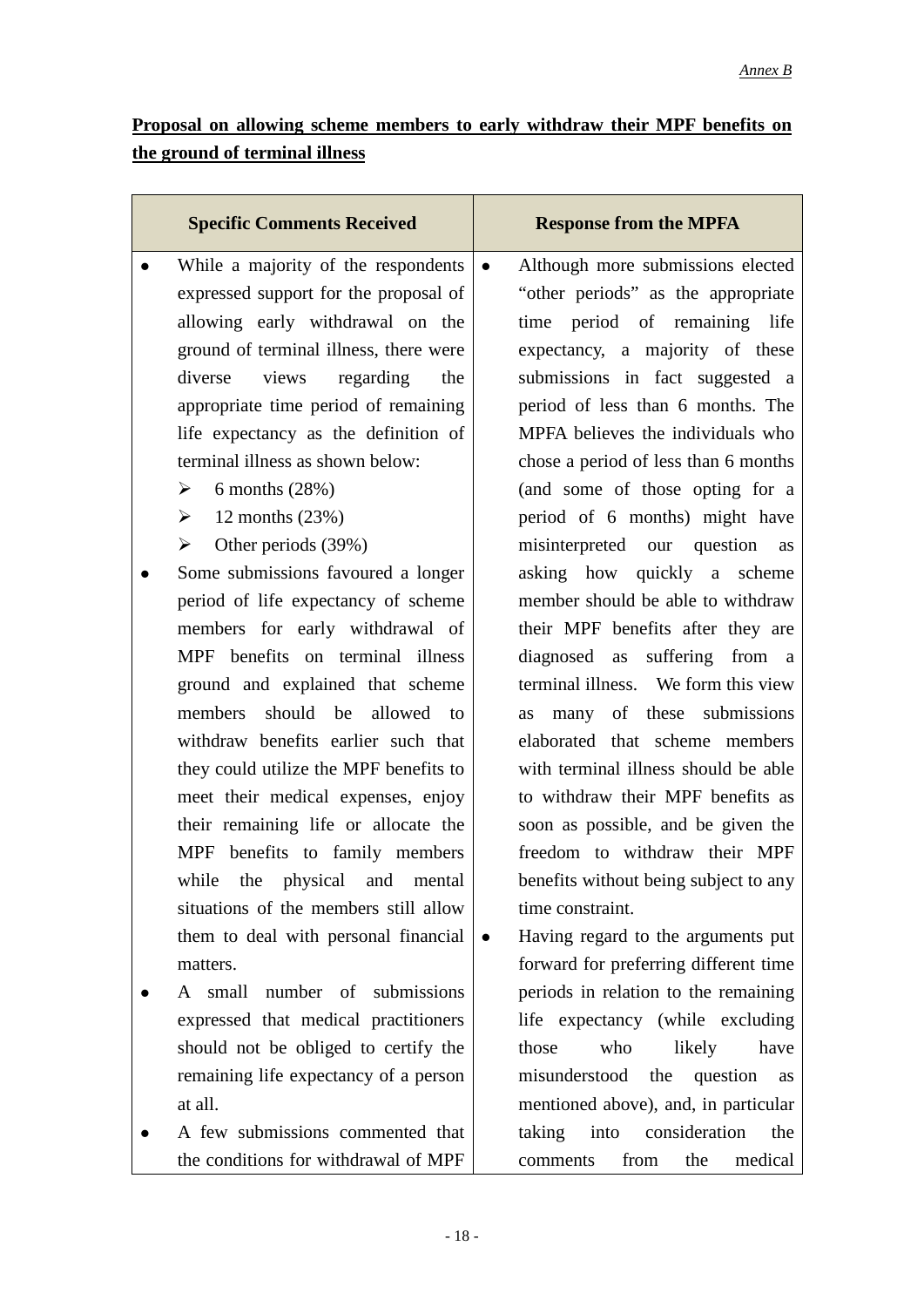| <b>Specific Comments Received</b>                                                                                                                                                                                                                                                                                                                                                                                                                                                                                                                                                                             | <b>Response from the MPFA</b>                                                                                                                                                                                                                                                                                                                                           |
|---------------------------------------------------------------------------------------------------------------------------------------------------------------------------------------------------------------------------------------------------------------------------------------------------------------------------------------------------------------------------------------------------------------------------------------------------------------------------------------------------------------------------------------------------------------------------------------------------------------|-------------------------------------------------------------------------------------------------------------------------------------------------------------------------------------------------------------------------------------------------------------------------------------------------------------------------------------------------------------------------|
| benefits on the ground of terminal<br>illness should be as lenient as possible.<br>and should not be so harsh as to pose<br>substantial burden on<br>scheme<br>a<br>members.                                                                                                                                                                                                                                                                                                                                                                                                                                  | professionals, it seems that a time<br>period of 12 months is the most<br>practicable and reasonable.<br>Remaining life expectancy of 12<br>$\bullet$<br>months<br>certified<br>by<br>medical<br>professionals also has international<br>precedents, as it is a ground for early<br>withdrawal of retirement benefits<br>under the Australian Superannuation<br>System. |
| There<br>that<br>the<br>comments<br>were<br>definition of terminal<br>proposed<br>illness, which refers to an illness that<br>is life endangering, such that the<br>remaining life expectancy of the<br>individual will be reduced to a<br>specified period, and the specified<br>period will end before the retirement<br>age of 65, would not be able to cater<br>for border-line cases where<br>the<br>specified period ends after<br>the<br>retirement age of 65 and might cause<br>They<br>complaints.<br>suggested<br>removing the requirement that the<br>specified period would end before age<br>65. | The MPFA notes the comments and<br>$\bullet$<br>has revised the proposed definition<br>in this regard.                                                                                                                                                                                                                                                                  |
| While a majority of the respondents<br>supported having the certification<br>being provided by one medical<br>practitioner,<br>submissions<br>some<br>medical<br>the<br>supported<br>two<br>practitioners approach.<br>Some submissions which supported<br>medical<br>practitioners<br>the<br>two                                                                                                                                                                                                                                                                                                             | The MPFA understands that the<br>issue of whether certification by a<br>Chinese<br>medical<br>registered<br>practitioner should be accepted was<br>a contentious one, and there are<br>arguments both for and against.<br>There is already a well-established<br>registration<br>disciplinary<br>and                                                                    |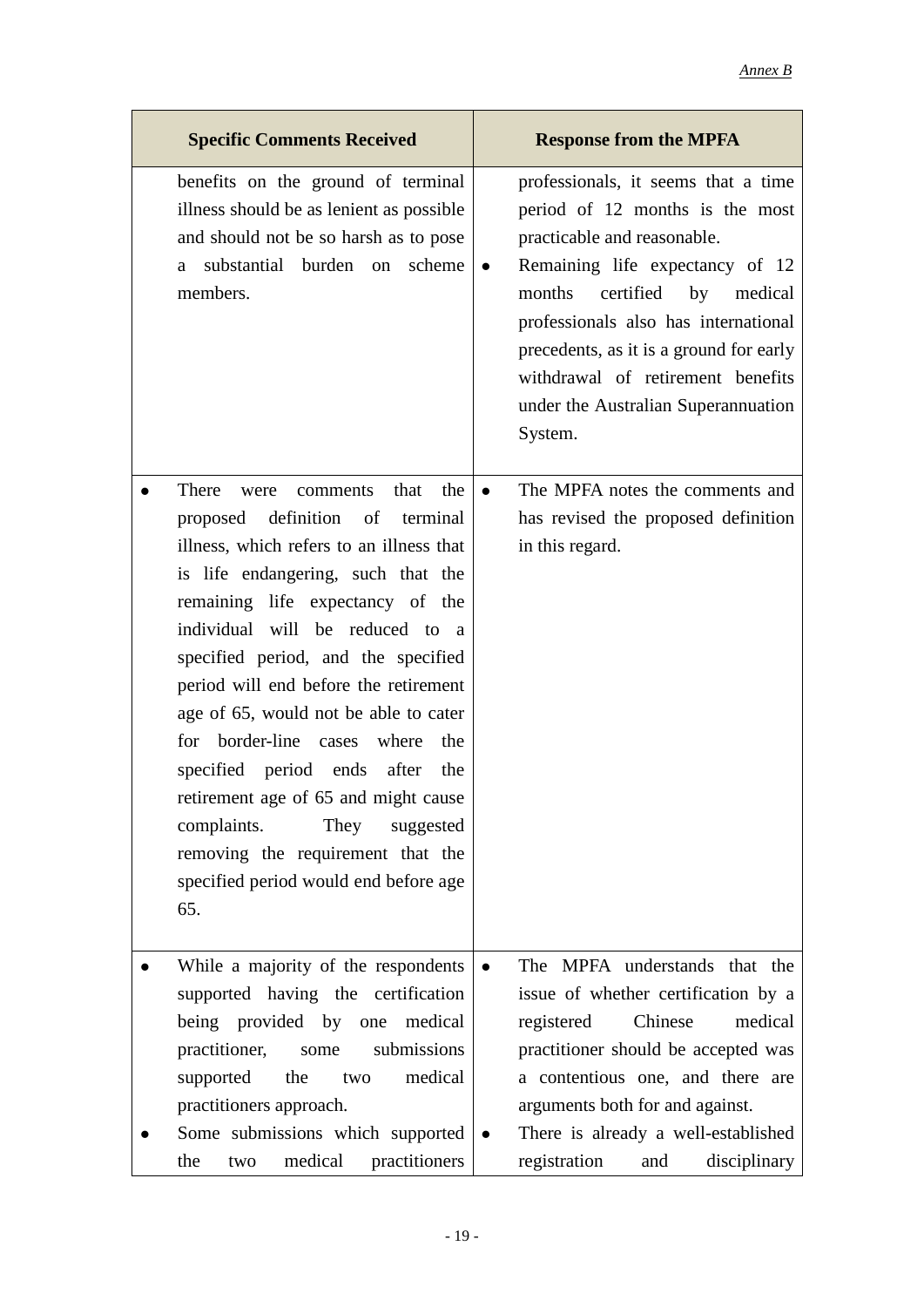#### *Annex B*

# **Specific Comments Received Response from the MPFA**

approach considered that at least one practitioner should be a specialist relevant to the terminal illness.

- Those that supported the one medical practitioner approach considered that the certification requirement under the proposed withdrawal ground should not be stricter than that under the existing ground of total incapacity and that the withdrawal process should be as simple as possible.
- Some respondents, however, cast doubts on the ability of Chinese medicine practitioners to certify terminal illness as it was considered that there would be no objective means for Chinese medicine practitioners to make such certification.

- framework for Chinese medical practitioners and the statutory standing of western doctors and Chinese medical practitioners are about the same in Hong Kong.
- Currently, a registered Chinese medicine practitioner is also allowed to certify that a scheme member is totally incapacitated for early withdrawal of MPF benefits on total incapacity grounds. They are also allowed, under the Pneumoconiosis and Mesothelioma (Compensation) Ordinance, to assess if a person suffering from pneumoconiosis and/or mesothelioma is likely to die within 21 months.
- The MPFA therefore recommends that a scheme member should be allowed to provide a medical certificate issued by either a registered medical practitioner or a registered Chinese medicine practitioner for the purpose of withdrawal of MPF benefits on the ground of terminal illness.
- The MPFA may further liaise with the Chinese Medicine Council to consider if any reference guide may be issued to provide guidance to registered Chinese medicine practitioners on the issuance of the medical certificate and to clarify that the medical certificate should not be issued if the practitioners have reasonable doubts on whether a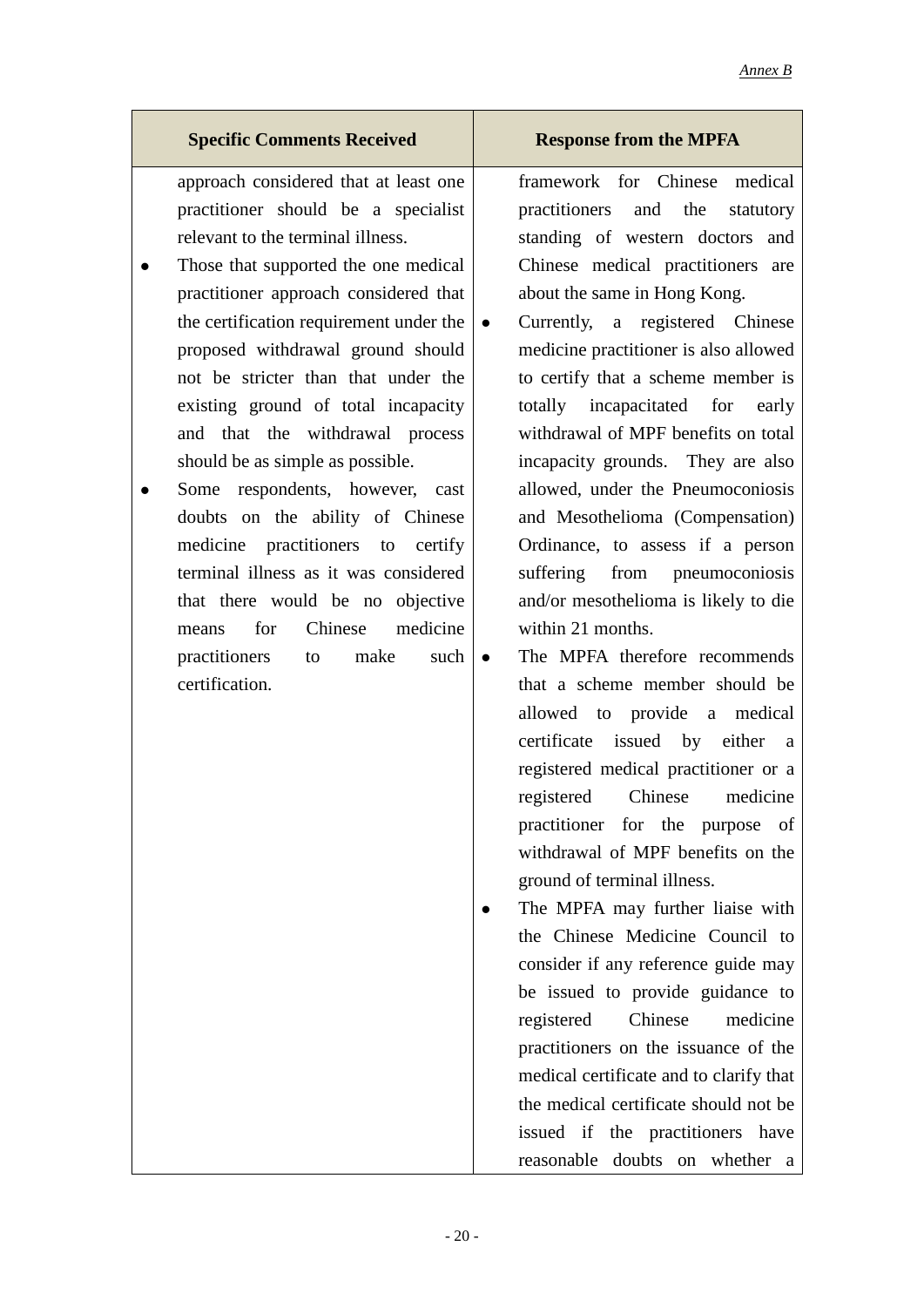| <b>Specific Comments Received</b>                                                                                                                                                                                                                                                                                                                                                                                                                                                                                                                                                                                                                                                                  | <b>Response from the MPFA</b>                                                                                                                                                                                                                                                                                                                                                                                                                                                                                                                                                                                                                                                                                                                                                                                                                                                                                                                                                                                                                                                                                                                                                                      |
|----------------------------------------------------------------------------------------------------------------------------------------------------------------------------------------------------------------------------------------------------------------------------------------------------------------------------------------------------------------------------------------------------------------------------------------------------------------------------------------------------------------------------------------------------------------------------------------------------------------------------------------------------------------------------------------------------|----------------------------------------------------------------------------------------------------------------------------------------------------------------------------------------------------------------------------------------------------------------------------------------------------------------------------------------------------------------------------------------------------------------------------------------------------------------------------------------------------------------------------------------------------------------------------------------------------------------------------------------------------------------------------------------------------------------------------------------------------------------------------------------------------------------------------------------------------------------------------------------------------------------------------------------------------------------------------------------------------------------------------------------------------------------------------------------------------------------------------------------------------------------------------------------------------|
|                                                                                                                                                                                                                                                                                                                                                                                                                                                                                                                                                                                                                                                                                                    | scheme<br>member<br>satisfy<br>the<br>qualifying condition.                                                                                                                                                                                                                                                                                                                                                                                                                                                                                                                                                                                                                                                                                                                                                                                                                                                                                                                                                                                                                                                                                                                                        |
| submissions<br>which<br>There<br>were<br>recommended that, in view of the<br>practical difficulty in assessing the<br>remaining life expectancy of a scheme<br>member<br>and the<br>medical<br>costs<br>involved, the MPFA should set out a<br>list of pre-defined illnesses, confirmed<br>diagnosis of which, would allow the<br>member to withdraw MPF benefits<br>early on terminal illness.<br>Some submissions suggested that<br>scheme members who are<br>either<br>certified to be suffering from one of<br>the pre-defined illnesses or to have a<br>remaining life expectancy of less than<br>12 months under any diagnosis should<br>be allowed to withdraw their MPF<br>benefits early. | During the review, the MPFA has<br>$\bullet$<br>considered whether a list of critical<br>illnesses could be prescribed for<br>early withdrawal of MPF benefits on<br>terminal illness ground (paragraphs)<br>52 and 53 of the Consultation<br>Paper).<br>However, unlike "terminal illness",<br>$\bullet$<br>a critical illness is not necessarily<br>one that is fatal and those scheme<br>who<br>after<br>members<br>recover<br>treatment will still require retirement<br>protection.<br>Where a scheme member has a<br>$\bullet$<br>substantially reduced life expectancy<br>due to a critical illness, the proposal<br>to introduce an additional ground of<br>"terminal illness" would address the<br>situation.<br>In case a scheme member can no<br>longer perform the work that he/she<br>has been performing before the<br>illness, early withdrawal is already<br>allowed under the existing ground of<br>total incapacity.<br>The MPFA therefore<br>does<br>not<br>propose to extend withdrawal rights<br>to a scheme member who has, or is<br>suffering from a critical illness that<br>does<br>reduce<br>the person's<br>not<br>remaining life expectancy to less<br>than 12 months. |